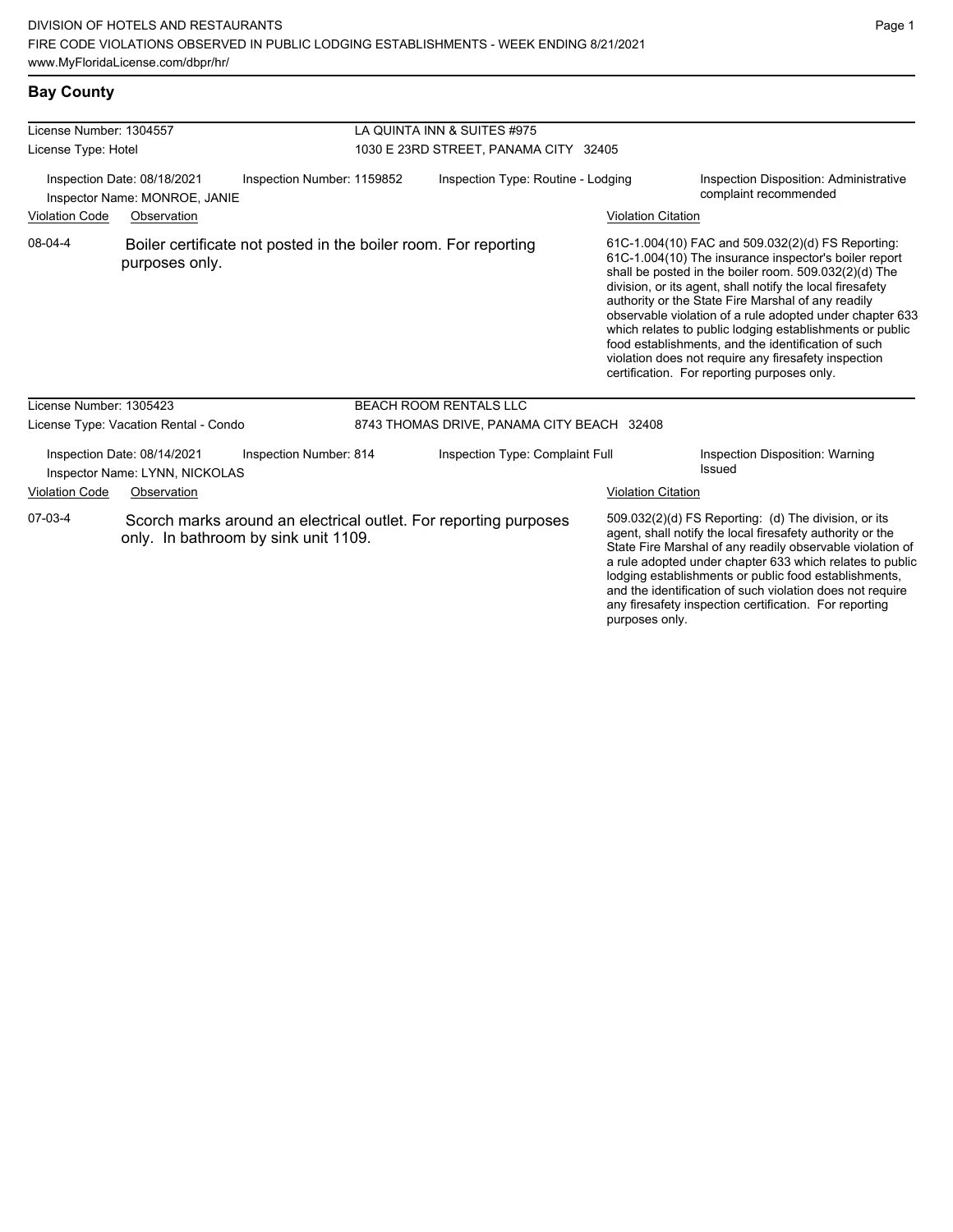### **Brevard County**

| License Number: 1503321<br>License Type: Apartment |                                                                             | THE HARBOURS APARTMENTS<br>1032 HIDDEN HARBOUR DR. MELBOURNE 32935 |  |                                                                                                                                                 |                           |                                                                                                                                                                                                                                                                                                                                                                                                                            |
|----------------------------------------------------|-----------------------------------------------------------------------------|--------------------------------------------------------------------|--|-------------------------------------------------------------------------------------------------------------------------------------------------|---------------------------|----------------------------------------------------------------------------------------------------------------------------------------------------------------------------------------------------------------------------------------------------------------------------------------------------------------------------------------------------------------------------------------------------------------------------|
| <b>Violation Code</b>                              | Inspection Date: 08/18/2021<br>Inspector Name: MITTEN, JAMES<br>Observation | Inspection Number: 1514092                                         |  | Inspection Type: Routine - Lodging                                                                                                              | <b>Violation Citation</b> | Inspection Disposition: Inspection<br>Completed - No Further Action                                                                                                                                                                                                                                                                                                                                                        |
| $01 - 03 - 4$                                      | 2nd floor building 1153                                                     |                                                                    |  | Portable fire extinguisher missing from it's designated location (sign<br>present indicating designated location). For reporting purposes only. | purposes only.            | 509.032(2)(d) FS Reporting: (d) The division, or its<br>agent, shall notify the local firesafety authority or the<br>State Fire Marshal of any readily observable violation of<br>a rule adopted under chapter 633 which relates to public<br>lodging establishments or public food establishments,<br>and the identification of such violation does not require<br>any firesafety inspection certification. For reporting |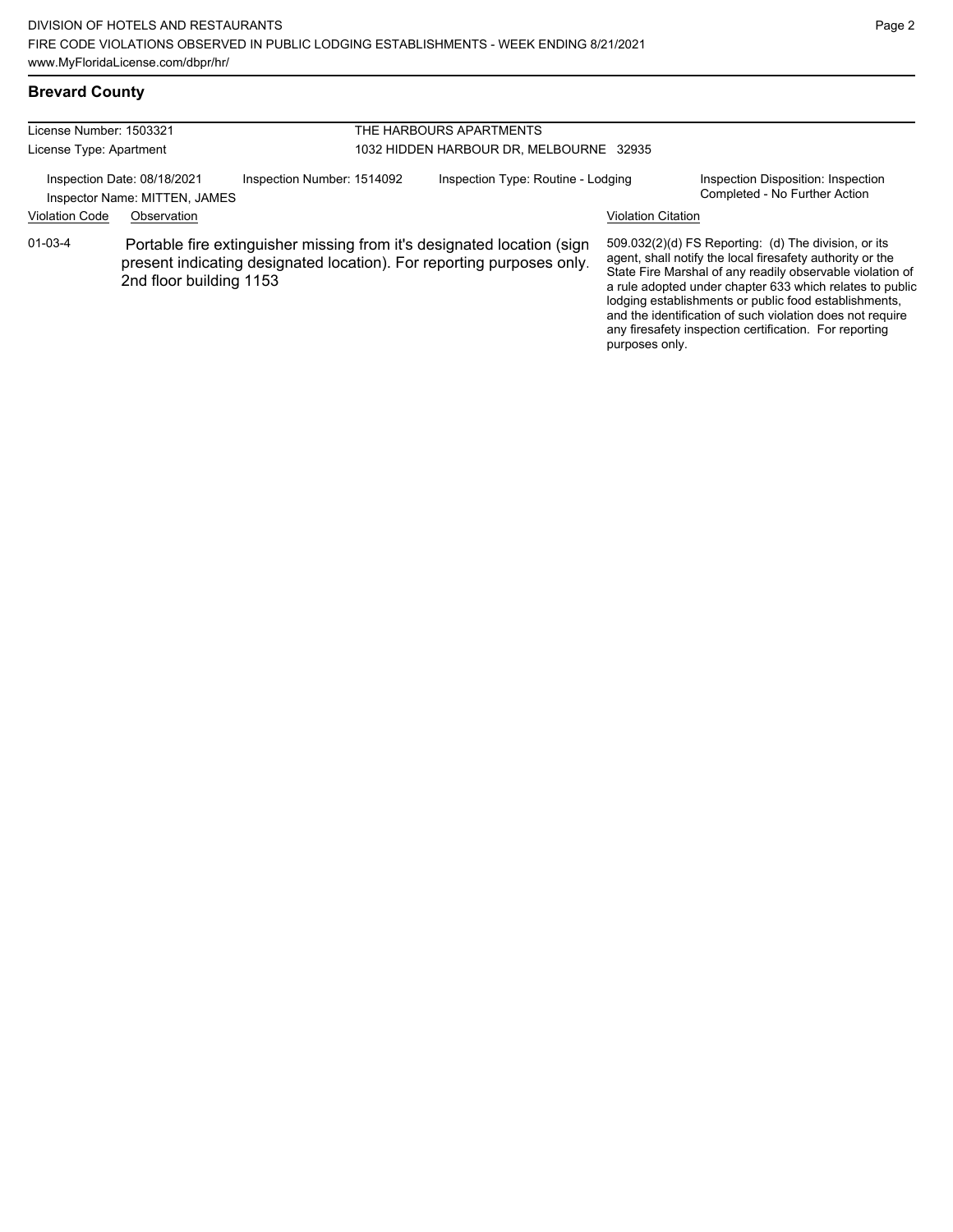#### **Broward County**

| License Number: 1620891 |                                                                                                                                                                                                                                                                                        | <b>HYDE RESORT &amp; RESIDENCES</b>             |                           |                                                                                                                                                                                                                                                                                                                                                                                                                                                                                                                                                                                                                                                                                                  |
|-------------------------|----------------------------------------------------------------------------------------------------------------------------------------------------------------------------------------------------------------------------------------------------------------------------------------|-------------------------------------------------|---------------------------|--------------------------------------------------------------------------------------------------------------------------------------------------------------------------------------------------------------------------------------------------------------------------------------------------------------------------------------------------------------------------------------------------------------------------------------------------------------------------------------------------------------------------------------------------------------------------------------------------------------------------------------------------------------------------------------------------|
| License Type: Hotel     |                                                                                                                                                                                                                                                                                        | 4111 S OCEAN DR, HOLLYWOOD 33019                |                           |                                                                                                                                                                                                                                                                                                                                                                                                                                                                                                                                                                                                                                                                                                  |
| <b>Violation Code</b>   | Inspection Date: 08/20/2021<br>Inspection Number: 1159433<br>Inspector Name: MARTINEZ, RHEANNE<br>Observation                                                                                                                                                                          | Inspection Type: Routine - Lodging              | <b>Violation Citation</b> | Inspection Disposition: Inspection<br>Completed - No Further Action                                                                                                                                                                                                                                                                                                                                                                                                                                                                                                                                                                                                                              |
| $01 - 03 - 4$           | Portable fire extinguisher missing from it's designated location (sign<br>present indicating designated location). For reporting purposes only.<br>Observed across from electrical room on 41st floor. Operator stated<br>has fire extinguisher on order. ** Corrective Action Taken** |                                                 | purposes only.            | 509.032(2)(d) FS Reporting: (d) The division, or its<br>agent, shall notify the local firesafety authority or the<br>State Fire Marshal of any readily observable violation of<br>a rule adopted under chapter 633 which relates to public<br>lodging establishments or public food establishments,<br>and the identification of such violation does not require<br>any firesafety inspection certification. For reporting                                                                                                                                                                                                                                                                       |
| 08-01-4                 | Boiler certificate or insurance inspector's boiler report expired. For<br>reporting purposes only. Observed expired boiler certifications<br>expired on 7/1/2021.                                                                                                                      |                                                 |                           | 61C-1.004(10) FAC and 509.032(2)(d) FS Reporting:<br>61C-1.004(10) The insurance inspector's boiler report is<br>required annually for power boilers and high<br>pressure/high temperature boilers and biannually for low<br>pressure steam or vapor heating boilers. 509.032(2)(d)<br>The division, or its agent, shall notify the local firesafety<br>authority or the State Fire Marshal of any readily<br>observable violation of a rule adopted under chapter 633<br>which relates to public lodging establishments or public<br>food establishments, and the identification of such<br>violation does not require any firesafety inspection<br>certification. For reporting purposes only. |
| License Number: 1620910 |                                                                                                                                                                                                                                                                                        | <b>HYDE BEACH HOUSE RESORT &amp; RESIDENCES</b> |                           |                                                                                                                                                                                                                                                                                                                                                                                                                                                                                                                                                                                                                                                                                                  |
| License Type: Hotel     |                                                                                                                                                                                                                                                                                        | 4010 S OCEAN DR, HOLLYWOOD 33019                |                           |                                                                                                                                                                                                                                                                                                                                                                                                                                                                                                                                                                                                                                                                                                  |
|                         | Inspection Date: 08/20/2021<br>Inspection Number: 1160381<br>Inspector Name: MARTINEZ, RHEANNE                                                                                                                                                                                         | Inspection Type: Routine - Lodging              |                           | Inspection Disposition: Inspection<br>Completed - No Further Action                                                                                                                                                                                                                                                                                                                                                                                                                                                                                                                                                                                                                              |
| Violation Code          | Observation                                                                                                                                                                                                                                                                            |                                                 | <b>Violation Citation</b> |                                                                                                                                                                                                                                                                                                                                                                                                                                                                                                                                                                                                                                                                                                  |
| 08-04-4                 | Boiler certificate not posted in the boiler room. For reporting<br>purposes only. Observed certificates posted in hallway area by<br>accounting office.                                                                                                                                |                                                 |                           | 61C-1.004(10) FAC and 509.032(2)(d) FS Reporting:<br>61C-1.004(10) The insurance inspector's boiler report<br>shall be posted in the boiler room. 509.032(2)(d) The<br>division, or its agent, shall notify the local firesafety<br>authority or the State Fire Marshal of any readily<br>observable violation of a rule adopted under chapter 633<br>which relates to public lodging establishments or public<br>food establishments, and the identification of such<br>violation does not require any firesafety inspection<br>certification. For reporting purposes only.                                                                                                                     |
| License Number: 1601221 |                                                                                                                                                                                                                                                                                        | <b>WHITESTONE APARTMENTS</b>                    |                           |                                                                                                                                                                                                                                                                                                                                                                                                                                                                                                                                                                                                                                                                                                  |
| License Type: Apartment |                                                                                                                                                                                                                                                                                        | 1020 N 19 AVE, HOLLYWOOD 33020                  |                           |                                                                                                                                                                                                                                                                                                                                                                                                                                                                                                                                                                                                                                                                                                  |
|                         | Inspection Date: 08/19/2021<br>Inspection Number: 1517931<br>Inspector Name: CHRISTGEN, THOM                                                                                                                                                                                           | Inspection Type: Routine - Lodging              |                           | Inspection Disposition: Inspection<br>Completed - No Further Action                                                                                                                                                                                                                                                                                                                                                                                                                                                                                                                                                                                                                              |
| <b>Violation Code</b>   | Observation                                                                                                                                                                                                                                                                            |                                                 | <b>Violation Citation</b> |                                                                                                                                                                                                                                                                                                                                                                                                                                                                                                                                                                                                                                                                                                  |
| $01 - 01 - 4$           | Portable fire extinguisher pressure gauge indicates the extinguisher<br>is overcharged. For reporting purposes only. Observed on the<br>extinguisher to the right of the door to Unit 5.                                                                                               |                                                 |                           | 509.032(2)(d) FS Reporting: (d) The division, or its<br>agent, shall notify the local firesafety authority or the<br>State Fire Marshal of any readily observable violation of<br>a rule adopted under chapter 633 which relates to public<br>lodging establishments or public food establishments,<br>and the identification of such violation does not require<br>any firesafety inspection certification. For reporting                                                                                                                                                                                                                                                                       |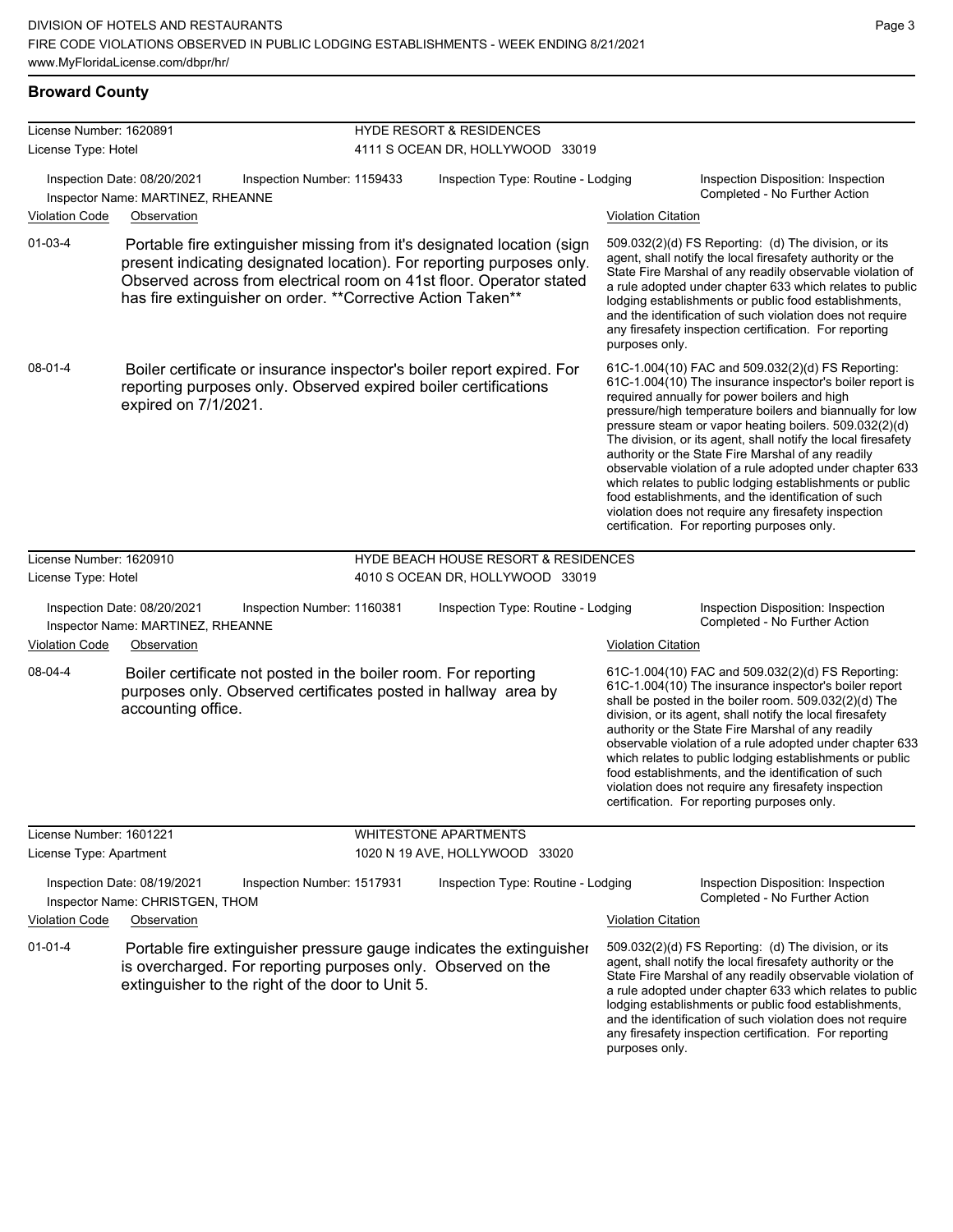| <b>Broward County</b>   |                                                                |                                                                                                                                                                                          |                                    |                           |                                                                                                                                                                                                                                                                                                                                                    |  |
|-------------------------|----------------------------------------------------------------|------------------------------------------------------------------------------------------------------------------------------------------------------------------------------------------|------------------------------------|---------------------------|----------------------------------------------------------------------------------------------------------------------------------------------------------------------------------------------------------------------------------------------------------------------------------------------------------------------------------------------------|--|
| License Number: 1608377 |                                                                | RONNIE APTS                                                                                                                                                                              |                                    |                           |                                                                                                                                                                                                                                                                                                                                                    |  |
| License Type: Apartment |                                                                |                                                                                                                                                                                          | 2622 JOHNSON ST, HOLLYWOOD 33020   |                           |                                                                                                                                                                                                                                                                                                                                                    |  |
|                         | Inspection Date: 08/17/2021<br>Inspector Name: CHRISTGEN, THOM | Inspection Number: 1528204                                                                                                                                                               | Inspection Type: Routine - Lodging |                           | Inspection Disposition: Inspection<br>Completed - No Further Action                                                                                                                                                                                                                                                                                |  |
| <b>Violation Code</b>   | Observation                                                    |                                                                                                                                                                                          |                                    | <b>Violation Citation</b> |                                                                                                                                                                                                                                                                                                                                                    |  |
| $01 - 01 - 4$           |                                                                | Portable fire extinguisher pressure gauge indicates the extinguisher<br>is overcharged. For reporting purposes only. Observed on the<br>extinguisher to the right of the door to Unit 4. |                                    |                           | 509.032(2)(d) FS Reporting: (d) The division, or its<br>agent, shall notify the local firesafety authority or the<br>State Fire Marshal of any readily observable violation<br>a rule adopted under chapter 633 which relates to p<br>lodging establishments or public food establishmen<br>and the identification of such violation does not requ |  |

# **Diation Citation**

509.032(2)(d) FS Reporting: (d) The division, or its agent, shall notify the local firesafety authority or the State Fire Marshal of any readily observable violation of a rule adopted under chapter 633 which relates to public lodging establishments or public food establishments, and the identification of such violation does not require any firesafety inspection certification. For reporting purposes only.

| License Number: 1610129<br>License Type: Hotel                                             |                                                                                                    | LA QUINTA INN & SITES<br>3701 UNIVERSITY DR, CORAL SPRINGS 33065 |  |                                                                                                                                                               |                                                                                                                                                                                                                                                                                                                                                                                                                                                                                                                                 |
|--------------------------------------------------------------------------------------------|----------------------------------------------------------------------------------------------------|------------------------------------------------------------------|--|---------------------------------------------------------------------------------------------------------------------------------------------------------------|---------------------------------------------------------------------------------------------------------------------------------------------------------------------------------------------------------------------------------------------------------------------------------------------------------------------------------------------------------------------------------------------------------------------------------------------------------------------------------------------------------------------------------|
| Inspection Date: 08/18/2021<br>Inspection Number: 1162112<br>Inspector Name: BRADY, OSSIAN |                                                                                                    | Inspection Type: Complaint Full                                  |  | Inspection Disposition: Inspection<br>Completed - No Further Action                                                                                           |                                                                                                                                                                                                                                                                                                                                                                                                                                                                                                                                 |
| <b>Violation Code</b>                                                                      | Observation                                                                                        |                                                                  |  | Violation Citation                                                                                                                                            |                                                                                                                                                                                                                                                                                                                                                                                                                                                                                                                                 |
| 08-01-4                                                                                    | Boiler certificate or insurance inspector's boiler report expired. For<br>reporting purposes only. |                                                                  |  | 61C-1.004(10) FAC and 509.032(2)(d) FS Reporting:<br>61C-1.004(10) The insurance inspector's boiler report is<br>required annually for power boilers and high |                                                                                                                                                                                                                                                                                                                                                                                                                                                                                                                                 |
|                                                                                            | Observed boiler certification with jurisdiction #089272 expired<br>04/04/2020.                     |                                                                  |  |                                                                                                                                                               | pressure/high temperature boilers and biannually for low<br>pressure steam or vapor heating boilers. 509.032(2)(d)<br>The division, or its agent, shall notify the local firesafety<br>authority or the State Fire Marshal of any readily<br>observable violation of a rule adopted under chapter 633<br>which relates to public lodging establishments or public<br>food establishments, and the identification of such<br>violation does not require any firesafety inspection<br>certification. For reporting purposes only. |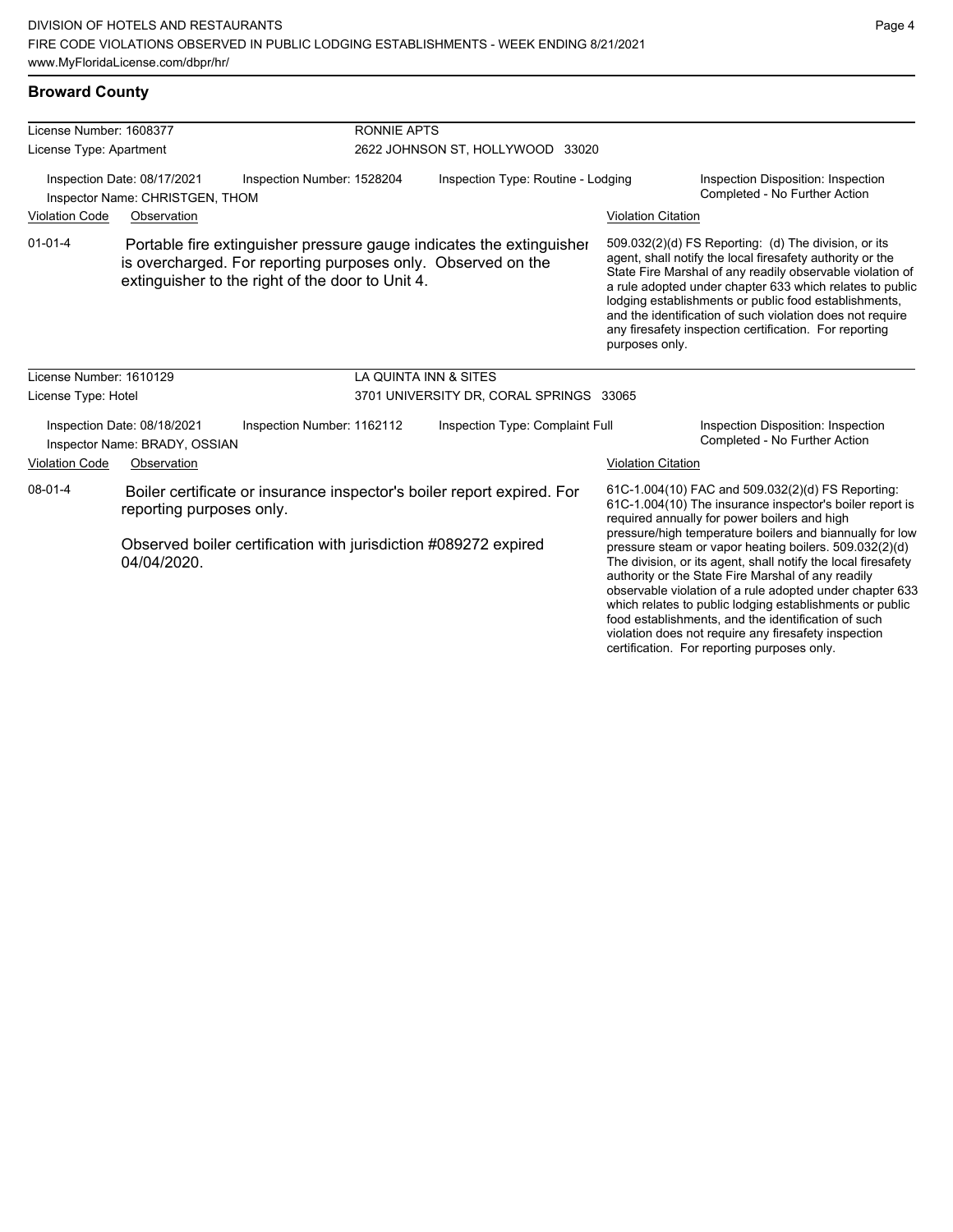| License Number: 1801522                                        |             |                                                                                                                                                                                                                      | <b>HOLIDAY INN EXPRESS</b>                |                           |                                                                                                                                                                                                                                                                                                                                                      |  |
|----------------------------------------------------------------|-------------|----------------------------------------------------------------------------------------------------------------------------------------------------------------------------------------------------------------------|-------------------------------------------|---------------------------|------------------------------------------------------------------------------------------------------------------------------------------------------------------------------------------------------------------------------------------------------------------------------------------------------------------------------------------------------|--|
| License Type: Hotel                                            |             |                                                                                                                                                                                                                      | 24440 SANDHILL BLVD, PORT CHARLOTTE 33983 |                           |                                                                                                                                                                                                                                                                                                                                                      |  |
| Inspection Date: 08/18/2021<br>Inspector Name: SAYED, MOHAMMED |             | Inspection Number: 1161354                                                                                                                                                                                           | Inspection Type: Routine - Lodging        |                           | Inspection Disposition: Inspection<br>Completed - No Further Action                                                                                                                                                                                                                                                                                  |  |
| <b>Violation Code</b>                                          | Observation |                                                                                                                                                                                                                      |                                           | <b>Violation Citation</b> |                                                                                                                                                                                                                                                                                                                                                      |  |
| 08-01-4                                                        |             | Boiler certificate or insurance inspector's boiler report expired. For<br>reporting purposes only. Operator informed that waiting for the new<br>Boiler Certificate from the State of Florida. ** Repeat Violation** |                                           |                           | 61C-1.004(10) FAC and 509.032(2)(d) FS Reporting:<br>61C-1.004(10) The insurance inspector's boiler report is<br>required annually for power boilers and high<br>pressure/high temperature boilers and biannually for low<br>pressure steam or vapor heating boilers. 509.032(2)(d)<br>The division, or its agent, shall notify the local firesafety |  |

The division, or its agent, shall notify the local firesafety authority or the State Fire Marshal of any readily observable violation of a rule adopted under chapter 633 which relates to public lodging establishments or public food establishments, and the identification of such

violation does not require any firesafety inspection certification. For reporting purposes only.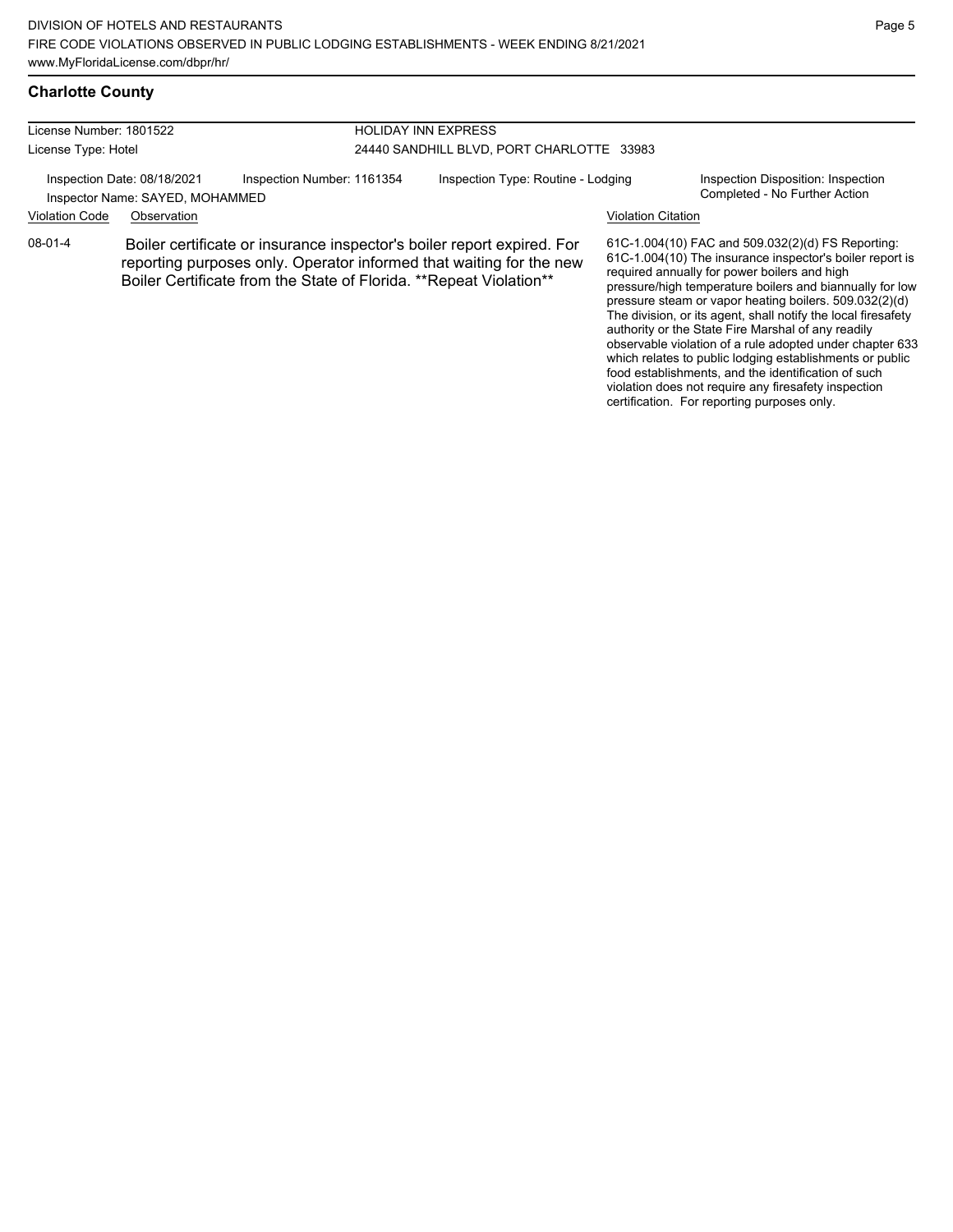| License Number: 2322266 |                                                                                                                                                                                                 | HILTON ESTATES OF HIALEAH LLC         |                           |                                                                                                                                                                                                                                                                                                                                                                                                                            |
|-------------------------|-------------------------------------------------------------------------------------------------------------------------------------------------------------------------------------------------|---------------------------------------|---------------------------|----------------------------------------------------------------------------------------------------------------------------------------------------------------------------------------------------------------------------------------------------------------------------------------------------------------------------------------------------------------------------------------------------------------------------|
| License Type: Apartment |                                                                                                                                                                                                 | 6365 W 24 AVE, HIALEAH 33016          |                           |                                                                                                                                                                                                                                                                                                                                                                                                                            |
|                         | Inspection Date: 08/19/2021<br>Inspection Number: 1522479<br>Inspector Name: CRUZ, EDGAR                                                                                                        | Inspection Type: Routine - Lodging    |                           | Inspection Disposition: Inspection<br>Completed - No Further Action                                                                                                                                                                                                                                                                                                                                                        |
| <b>Violation Code</b>   | Observation                                                                                                                                                                                     |                                       | <b>Violation Citation</b> |                                                                                                                                                                                                                                                                                                                                                                                                                            |
| $04 - 01 - 4$           | Trouble/alarm light illuminated on the fire alarm control panel. For<br>reporting purposes only.<br>Observed on both buildings 6365 and 6385.                                                   |                                       | purposes only.            | 509.032(2)(d) FS Reporting: The division, or its agent,<br>shall notify the local firesafety authority or the State Fire<br>Marshal of any readily observable violation of a rule<br>adopted under chapter 633 which relates to public<br>lodging establishments or public food establishments,<br>and the identification of such violation does not require<br>any firesafety inspection certification. For reporting     |
| License Number: 2308513 |                                                                                                                                                                                                 | FLORIDIAN HOTEL OF HOMESTEAD          |                           |                                                                                                                                                                                                                                                                                                                                                                                                                            |
| License Type: Motel     |                                                                                                                                                                                                 | 990 N HOMESTEAD BLVD, HOMESTEAD 33030 |                           |                                                                                                                                                                                                                                                                                                                                                                                                                            |
|                         | Inspection Date: 08/16/2021<br>Inspection Number: 1220064<br>Inspector Name: LEIDECKER, EDILMA                                                                                                  | Inspection Type: Complaint Full       |                           | Inspection Disposition: Warning<br><b>Issued</b>                                                                                                                                                                                                                                                                                                                                                                           |
| <b>Violation Code</b>   | Observation                                                                                                                                                                                     |                                       | <b>Violation Citation</b> |                                                                                                                                                                                                                                                                                                                                                                                                                            |
| $04 - 01 - 4$           | Trouble/alarm light illuminated on the fire alarm control panel. For<br>reporting purposes only.                                                                                                |                                       | purposes only.            | 509.032(2)(d) FS Reporting: The division, or its agent,<br>shall notify the local firesafety authority or the State Fire<br>Marshal of any readily observable violation of a rule<br>adopted under chapter 633 which relates to public<br>lodging establishments or public food establishments,<br>and the identification of such violation does not require<br>any firesafety inspection certification. For reporting     |
| License Number: 2312665 |                                                                                                                                                                                                 | 13240 PORT SAID ROAD LLC              |                           |                                                                                                                                                                                                                                                                                                                                                                                                                            |
| License Type: Apartment |                                                                                                                                                                                                 | 13240 PORT SAID RD, OPA-LOCKA 33054   |                           |                                                                                                                                                                                                                                                                                                                                                                                                                            |
|                         | Inspection Date: 08/17/2021<br>Inspection Number: 1527889<br>Inspector Name: SUAREZ, LEOPOLDO                                                                                                   | Inspection Type: Routine - Lodging    |                           | Inspection Disposition: Inspection<br>Completed - No Further Action                                                                                                                                                                                                                                                                                                                                                        |
| <b>Violation Code</b>   | Observation                                                                                                                                                                                     |                                       | <b>Violation Citation</b> |                                                                                                                                                                                                                                                                                                                                                                                                                            |
| $04 - 01 - 4$           | Trouble/alarm light illuminated on the fire alarm control panel. For<br>reporting purposes only.                                                                                                |                                       | purposes only.            | 509.032(2)(d) FS Reporting: The division, or its agent,<br>shall notify the local firesafety authority or the State Fire<br>Marshal of any readily observable violation of a rule<br>adopted under chapter 633 which relates to public<br>lodging establishments or public food establishments,<br>and the identification of such violation does not require<br>any firesafety inspection certification. For reporting     |
| License Number: 2328243 |                                                                                                                                                                                                 | DOUGLAS POINTE APARTMENTS             |                           |                                                                                                                                                                                                                                                                                                                                                                                                                            |
| License Type: Apartment |                                                                                                                                                                                                 | 3840 NW 183 ST, MIAMI 33055           |                           |                                                                                                                                                                                                                                                                                                                                                                                                                            |
|                         | Inspection Date: 08/16/2021<br>Inspection Number: 1518189<br>Inspector Name: VILCHEZ, NABEL                                                                                                     | Inspection Type: Routine - Lodging    |                           | Inspection Disposition: Inspection<br>Completed - No Further Action                                                                                                                                                                                                                                                                                                                                                        |
| <b>Violation Code</b>   | Observation                                                                                                                                                                                     |                                       | <b>Violation Citation</b> |                                                                                                                                                                                                                                                                                                                                                                                                                            |
| $01 - 06 - 4$           | Portable fire extinguisher locked in a box with no means of access<br>to the fire extinguisher. For reporting purposes only. In front of<br>apartment #107 building 3810. ** Repeat Violation** |                                       | purposes only.            | 509.032(2)(d) FS Reporting: (d) The division, or its<br>agent, shall notify the local firesafety authority or the<br>State Fire Marshal of any readily observable violation of<br>a rule adopted under chapter 633 which relates to public<br>lodging establishments or public food establishments,<br>and the identification of such violation does not require<br>any firesafety inspection certification. For reporting |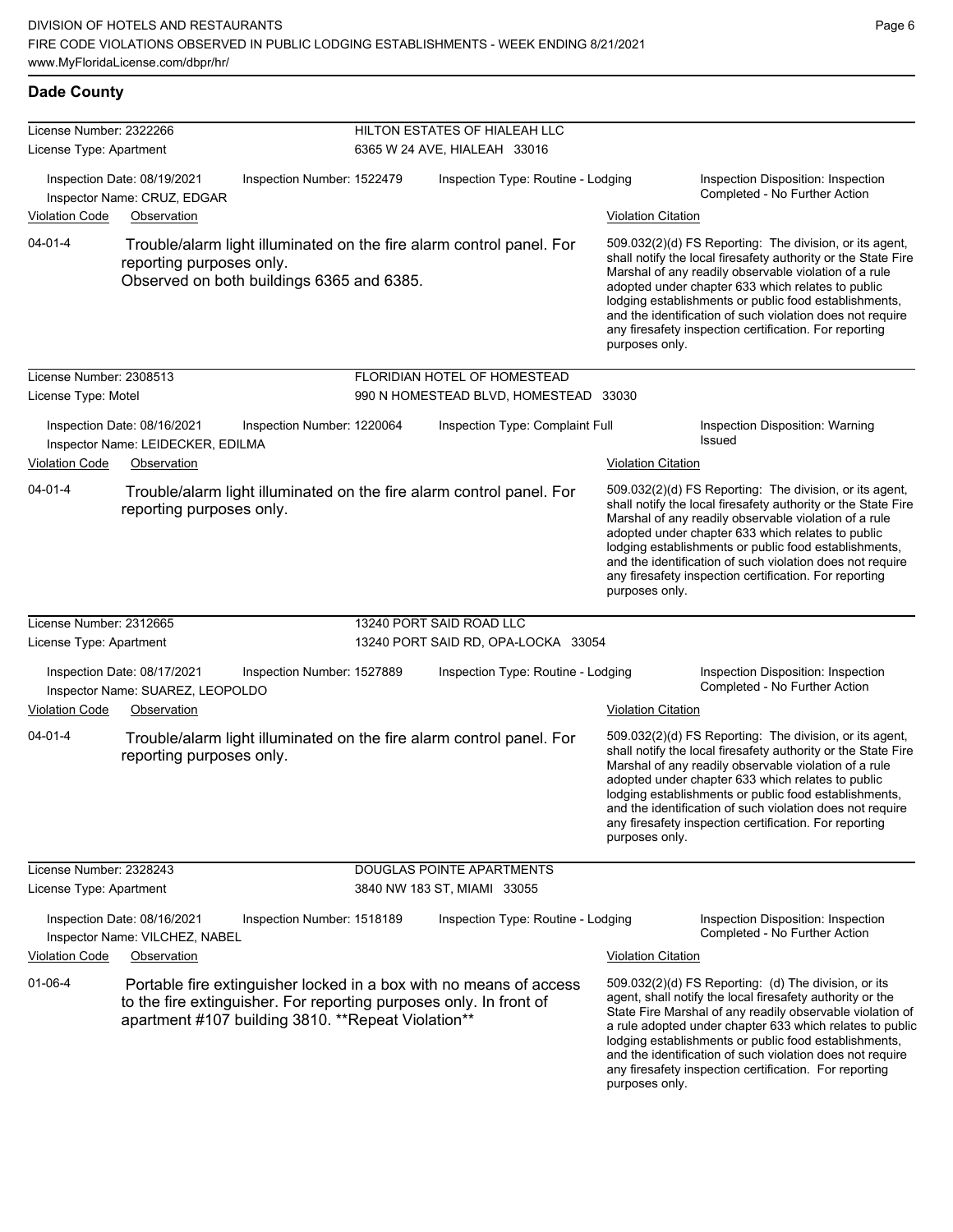#### **Dade County**

| License Number: 2330654 |                                                                                                                                                                                                                                                                                                                                                                                                | (THE) POMELO               |                                                                         |                           |                                                                                                                                                                                                                                                                                                                                                                                                                                                                                                                                                                                                                                                                                                  |  |
|-------------------------|------------------------------------------------------------------------------------------------------------------------------------------------------------------------------------------------------------------------------------------------------------------------------------------------------------------------------------------------------------------------------------------------|----------------------------|-------------------------------------------------------------------------|---------------------------|--------------------------------------------------------------------------------------------------------------------------------------------------------------------------------------------------------------------------------------------------------------------------------------------------------------------------------------------------------------------------------------------------------------------------------------------------------------------------------------------------------------------------------------------------------------------------------------------------------------------------------------------------------------------------------------------------|--|
| License Type: Apartment |                                                                                                                                                                                                                                                                                                                                                                                                |                            | 19279 NW 27TH AVE, MIAMI GARDENS 33056                                  |                           |                                                                                                                                                                                                                                                                                                                                                                                                                                                                                                                                                                                                                                                                                                  |  |
| <b>Violation Code</b>   | Inspection Date: 08/18/2021<br>Inspector Name: STUBBS, CHRISTINE<br>Observation                                                                                                                                                                                                                                                                                                                | Inspection Number: 1532378 | Inspection Type: Lodging-Licensing<br>Inspection                        | <b>Violation Citation</b> | Inspection Disposition: Inspection<br>Completed - No Further Action                                                                                                                                                                                                                                                                                                                                                                                                                                                                                                                                                                                                                              |  |
| $04 - 01 - 4$           | Trouble/alarm light illuminated on the fire alarm control panel. For<br>reporting purposes only. Observed trouble light on the 1st floor<br>panel.<br>Per Manager a sensor shield needs to be installed on the roof<br>sensor. Dynafire Company advised Property Manager to install<br>shield.                                                                                                 |                            |                                                                         | purposes only.            | 509.032(2)(d) FS Reporting: The division, or its agent,<br>shall notify the local firesafety authority or the State Fire<br>Marshal of any readily observable violation of a rule<br>adopted under chapter 633 which relates to public<br>lodging establishments or public food establishments,<br>and the identification of such violation does not require<br>any firesafety inspection certification. For reporting                                                                                                                                                                                                                                                                           |  |
| License Number: 2329403 |                                                                                                                                                                                                                                                                                                                                                                                                | <b>GUILD (THE)</b>         |                                                                         |                           |                                                                                                                                                                                                                                                                                                                                                                                                                                                                                                                                                                                                                                                                                                  |  |
| License Type: Hotel     |                                                                                                                                                                                                                                                                                                                                                                                                |                            | 230 NE 4 ST, MIAMI 33128                                                |                           |                                                                                                                                                                                                                                                                                                                                                                                                                                                                                                                                                                                                                                                                                                  |  |
|                         | Inspection Date: 08/19/2021<br>Inspector Name: CUDEMOS, VIRNA                                                                                                                                                                                                                                                                                                                                  | Inspection Number: 1160334 | Inspection Type: Routine - Lodging                                      |                           | Inspection Disposition: Inspection<br>Completed - No Further Action                                                                                                                                                                                                                                                                                                                                                                                                                                                                                                                                                                                                                              |  |
| <b>Violation Code</b>   | Observation                                                                                                                                                                                                                                                                                                                                                                                    |                            |                                                                         | <b>Violation Citation</b> |                                                                                                                                                                                                                                                                                                                                                                                                                                                                                                                                                                                                                                                                                                  |  |
| 08-03-4                 | For reporting purposes only. **Repeat Violation**                                                                                                                                                                                                                                                                                                                                              |                            | No boiler certificate or insurance inspector's boiler report available. |                           | 61C-1.004(10) FAC and 509.032(2)(d) FS Reporting:<br>61C-1.004(10) The insurance inspector's boiler report is<br>required annually for power boilers and high<br>pressure/high temperature boilers and biannually for low<br>pressure steam or vapor heating boilers. 509.032(2)(d)<br>The division, or its agent, shall notify the local firesafety<br>authority or the State Fire Marshal of any readily<br>observable violation of a rule adopted under chapter 633<br>which relates to public lodging establishments or public<br>food establishments, and the identification of such<br>violation does not require any firesafety inspection<br>certification. For reporting purposes only. |  |
| License Number: 2329190 |                                                                                                                                                                                                                                                                                                                                                                                                | <b>EPIC HOTEL</b>          |                                                                         |                           |                                                                                                                                                                                                                                                                                                                                                                                                                                                                                                                                                                                                                                                                                                  |  |
| License Type: Hotel     |                                                                                                                                                                                                                                                                                                                                                                                                |                            | 270 BISCAYNE BLVD WAY, MIAMI 33131                                      |                           |                                                                                                                                                                                                                                                                                                                                                                                                                                                                                                                                                                                                                                                                                                  |  |
|                         | Inspection Date: 08/16/2021<br>Inspector Name: HENLEY, LATONYA                                                                                                                                                                                                                                                                                                                                 | Inspection Number: 1160267 | Inspection Type: Routine - Lodging                                      |                           | Inspection Disposition: Inspection<br>Completed - No Further Action                                                                                                                                                                                                                                                                                                                                                                                                                                                                                                                                                                                                                              |  |
| <b>Violation Code</b>   | Observation                                                                                                                                                                                                                                                                                                                                                                                    |                            |                                                                         | <b>Violation Citation</b> |                                                                                                                                                                                                                                                                                                                                                                                                                                                                                                                                                                                                                                                                                                  |  |
| $08 - 01 - 4$           | Boiler certificate or insurance inspector's boiler report expired. For<br>reporting purposes only. 14 floor: FL 124350, 02/15/2021; FL<br>124349, 02/15/2021; FL 123021, 02/15/2021, FL 123022,<br>02/15/2021; FL 123027, 02/15/2021; FL 123023,<br>02/15/2021; FL 182630, 02/15/2021; FL 123028, 02/15/2021; Roof:<br>FL 124347, 02/15/2021; FL 124346, 02/15/2021; FL 124348,<br>02/15/2021. |                            |                                                                         |                           | 61C-1.004(10) FAC and 509.032(2)(d) FS Reporting:<br>61C-1.004(10) The insurance inspector's boiler report is<br>required annually for power boilers and high<br>pressure/high temperature boilers and biannually for low<br>pressure steam or vapor heating boilers. 509.032(2)(d)<br>The division, or its agent, shall notify the local firesafety<br>authority or the State Fire Marshal of any readily<br>observable violation of a rule adopted under chapter 633<br>which relates to public lodging establishments or public                                                                                                                                                               |  |

food establishments, and the identification of such violation does not require any firesafety inspection certification. For reporting purposes only.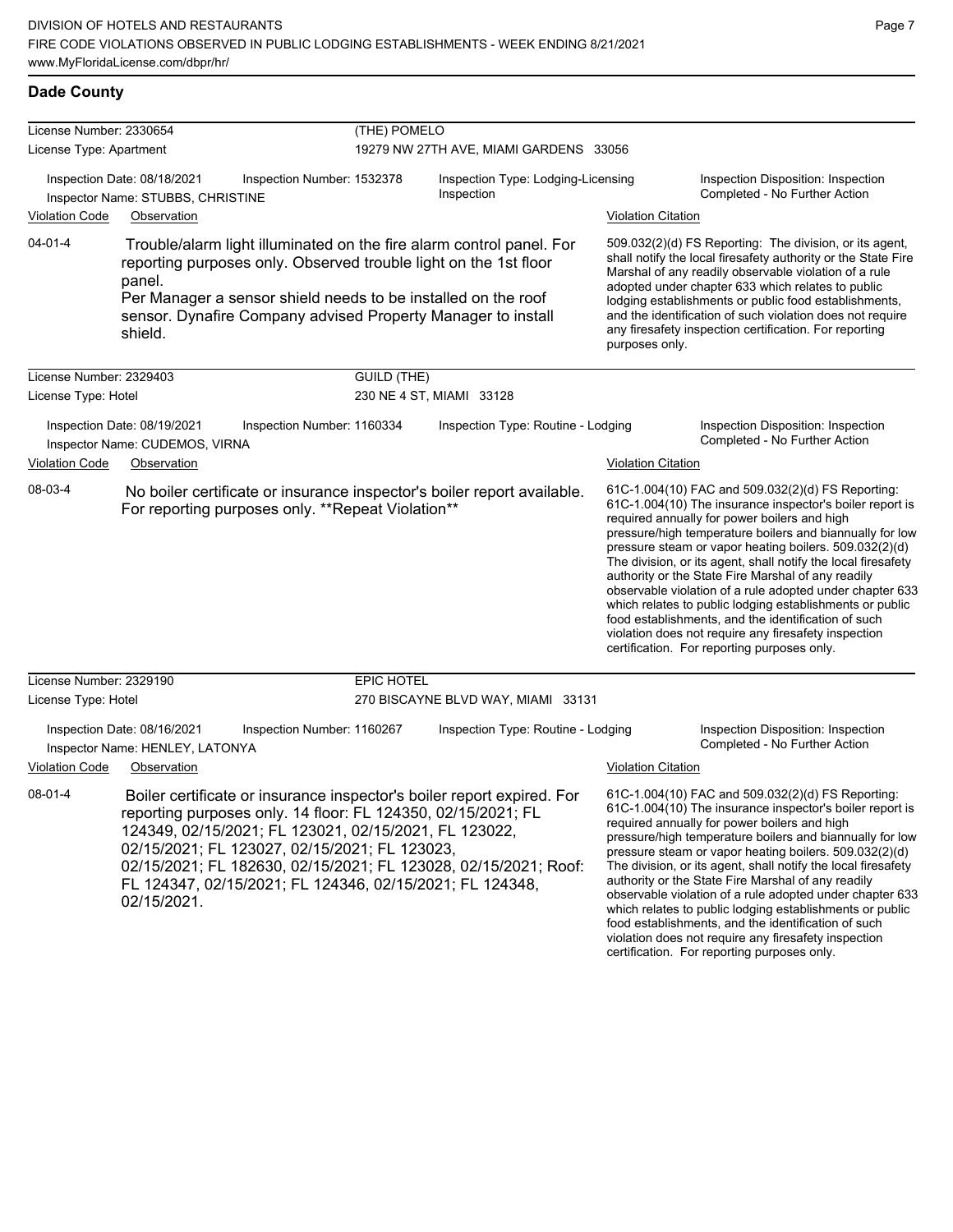| <b>Dade County</b> |
|--------------------|
|                    |

| License Number: 2330156                            |                                                                                                                                                                                                                                                                                                                                                                          | X MIAMI                            |                                       |                           |                                                                                                                                                                                                                                                                                                                                                                                                                                                                                                                                                                                                                                                                                                  |  |  |
|----------------------------------------------------|--------------------------------------------------------------------------------------------------------------------------------------------------------------------------------------------------------------------------------------------------------------------------------------------------------------------------------------------------------------------------|------------------------------------|---------------------------------------|---------------------------|--------------------------------------------------------------------------------------------------------------------------------------------------------------------------------------------------------------------------------------------------------------------------------------------------------------------------------------------------------------------------------------------------------------------------------------------------------------------------------------------------------------------------------------------------------------------------------------------------------------------------------------------------------------------------------------------------|--|--|
| License Type: Apartment                            |                                                                                                                                                                                                                                                                                                                                                                          | 230 NE 4 ST, MIAMI 33132           |                                       |                           |                                                                                                                                                                                                                                                                                                                                                                                                                                                                                                                                                                                                                                                                                                  |  |  |
| <b>Violation Code</b>                              | Inspection Date: 08/16/2021<br>Inspection Number: 1524270<br>Inspector Name: CUDEMOS, VIRNA<br>Observation                                                                                                                                                                                                                                                               | Inspection Type: Routine - Lodging |                                       | <b>Violation Citation</b> | Inspection Disposition: Warning<br>Issued                                                                                                                                                                                                                                                                                                                                                                                                                                                                                                                                                                                                                                                        |  |  |
| 08-01-4                                            | Boiler certificate or insurance inspector's boiler report expired. For<br>reporting purposes only. **Repeat Violation**                                                                                                                                                                                                                                                  |                                    |                                       |                           | 61C-1.004(10) FAC and 509.032(2)(d) FS Reporting:<br>61C-1.004(10) The insurance inspector's boiler report is<br>required annually for power boilers and high<br>pressure/high temperature boilers and biannually for low<br>pressure steam or vapor heating boilers. 509.032(2)(d)<br>The division, or its agent, shall notify the local firesafety<br>authority or the State Fire Marshal of any readily<br>observable violation of a rule adopted under chapter 633<br>which relates to public lodging establishments or public<br>food establishments, and the identification of such<br>violation does not require any firesafety inspection<br>certification. For reporting purposes only. |  |  |
| License Number: 2328937                            |                                                                                                                                                                                                                                                                                                                                                                          |                                    | THE RITZ CARLTON HOTEL COCONUT GROVE  |                           |                                                                                                                                                                                                                                                                                                                                                                                                                                                                                                                                                                                                                                                                                                  |  |  |
| License Type: Hotel                                |                                                                                                                                                                                                                                                                                                                                                                          |                                    | 3300 SW 27TH AVE, COCONUT GROVE 33133 |                           |                                                                                                                                                                                                                                                                                                                                                                                                                                                                                                                                                                                                                                                                                                  |  |  |
|                                                    | Inspection Date: 08/16/2021<br>Inspection Number: 1159694<br>Inspector Name: MASKASEM, SUPPACHAI                                                                                                                                                                                                                                                                         |                                    | Inspection Type: Routine - Lodging    |                           | Inspection Disposition: Inspection<br>Completed - No Further Action                                                                                                                                                                                                                                                                                                                                                                                                                                                                                                                                                                                                                              |  |  |
| <b>Violation Code</b>                              | Observation                                                                                                                                                                                                                                                                                                                                                              |                                    |                                       | <b>Violation Citation</b> |                                                                                                                                                                                                                                                                                                                                                                                                                                                                                                                                                                                                                                                                                                  |  |  |
| 08-01-4                                            | Boiler certificate or insurance inspector's boiler report expired. For<br>reporting purposes only. Boilers certificate expired. 094549,<br>098748, 094549, 094552, 094546, 094547, 098749, 098780 expire<br>06/11/21. the operator mentioned that the boilers were already<br>inspected on 08/12/2021. Still waiting on the certificates.<br>**Corrective Action Taken** |                                    |                                       |                           | 61C-1.004(10) FAC and 509.032(2)(d) FS Reporting:<br>61C-1.004(10) The insurance inspector's boiler report is<br>required annually for power boilers and high<br>pressure/high temperature boilers and biannually for low<br>pressure steam or vapor heating boilers. 509.032(2)(d)<br>The division, or its agent, shall notify the local firesafety<br>authority or the State Fire Marshal of any readily<br>observable violation of a rule adopted under chapter 633<br>which relates to public lodging establishments or public<br>food establishments, and the identification of such<br>violation does not require any firesafety inspection<br>certification. For reporting purposes only. |  |  |
| License Number: 2329441                            |                                                                                                                                                                                                                                                                                                                                                                          |                                    | DUNNS JOSEPHINE HOTEL                 |                           |                                                                                                                                                                                                                                                                                                                                                                                                                                                                                                                                                                                                                                                                                                  |  |  |
| License Type: Hotel                                |                                                                                                                                                                                                                                                                                                                                                                          |                                    | 1028 N.W. 3RD AVE, MIAMI 33136        |                           |                                                                                                                                                                                                                                                                                                                                                                                                                                                                                                                                                                                                                                                                                                  |  |  |
| <b>Violation Code</b>                              | Inspection Date: 08/20/2021<br>Inspection Number: 1160899<br>Inspector Name: HENLEY, LATONYA<br>Observation                                                                                                                                                                                                                                                              |                                    | Inspection Type: Routine - Lodging    | <b>Violation Citation</b> | Inspection Disposition: Warning<br>Issued                                                                                                                                                                                                                                                                                                                                                                                                                                                                                                                                                                                                                                                        |  |  |
| $04 - 01 - 4$                                      | Trouble/alarm light illuminated on the fire alarm control panel. For<br>reporting purposes only. **Repeat Violation**                                                                                                                                                                                                                                                    |                                    |                                       | purposes only.            | 509.032(2)(d) FS Reporting: The division, or its agent,<br>shall notify the local firesafety authority or the State Fire<br>Marshal of any readily observable violation of a rule<br>adopted under chapter 633 which relates to public<br>lodging establishments or public food establishments,<br>and the identification of such violation does not require<br>any firesafety inspection certification. For reporting                                                                                                                                                                                                                                                                           |  |  |
| License Number: 2310370<br>License Type: Apartment |                                                                                                                                                                                                                                                                                                                                                                          | 1685 JEFFERSON LLC                 | 1685 JEFFERSON AVE, MIAMI BEACH 33139 |                           |                                                                                                                                                                                                                                                                                                                                                                                                                                                                                                                                                                                                                                                                                                  |  |  |
| <b>Violation Code</b>                              | Inspection Date: 08/12/2021<br>Inspection Number: 1516757<br>Inspector Name: HODGE, KRISTEN<br>Observation                                                                                                                                                                                                                                                               |                                    | Inspection Type: Routine - Lodging    | <b>Violation Citation</b> | Inspection Disposition: Warning<br><b>Issued</b>                                                                                                                                                                                                                                                                                                                                                                                                                                                                                                                                                                                                                                                 |  |  |
| $01 - 06 - 4$                                      | Portable fire extinguisher locked in a box with no means of access<br>to the fire extinguisher. For reporting purposes only. Observed<br>missing breaking device at fire extinguisher located on the 1st floor<br>next to unit 10.                                                                                                                                       |                                    |                                       |                           | 509.032(2)(d) FS Reporting: (d) The division, or its<br>agent, shall notify the local firesafety authority or the<br>State Fire Marshal of any readily observable violation of<br>a rule adopted under chapter 633 which relates to public<br>lodging establishments or public food establishments,<br>and the identification of such violation does not require<br>any firesafety inspection certification. For reporting                                                                                                                                                                                                                                                                       |  |  |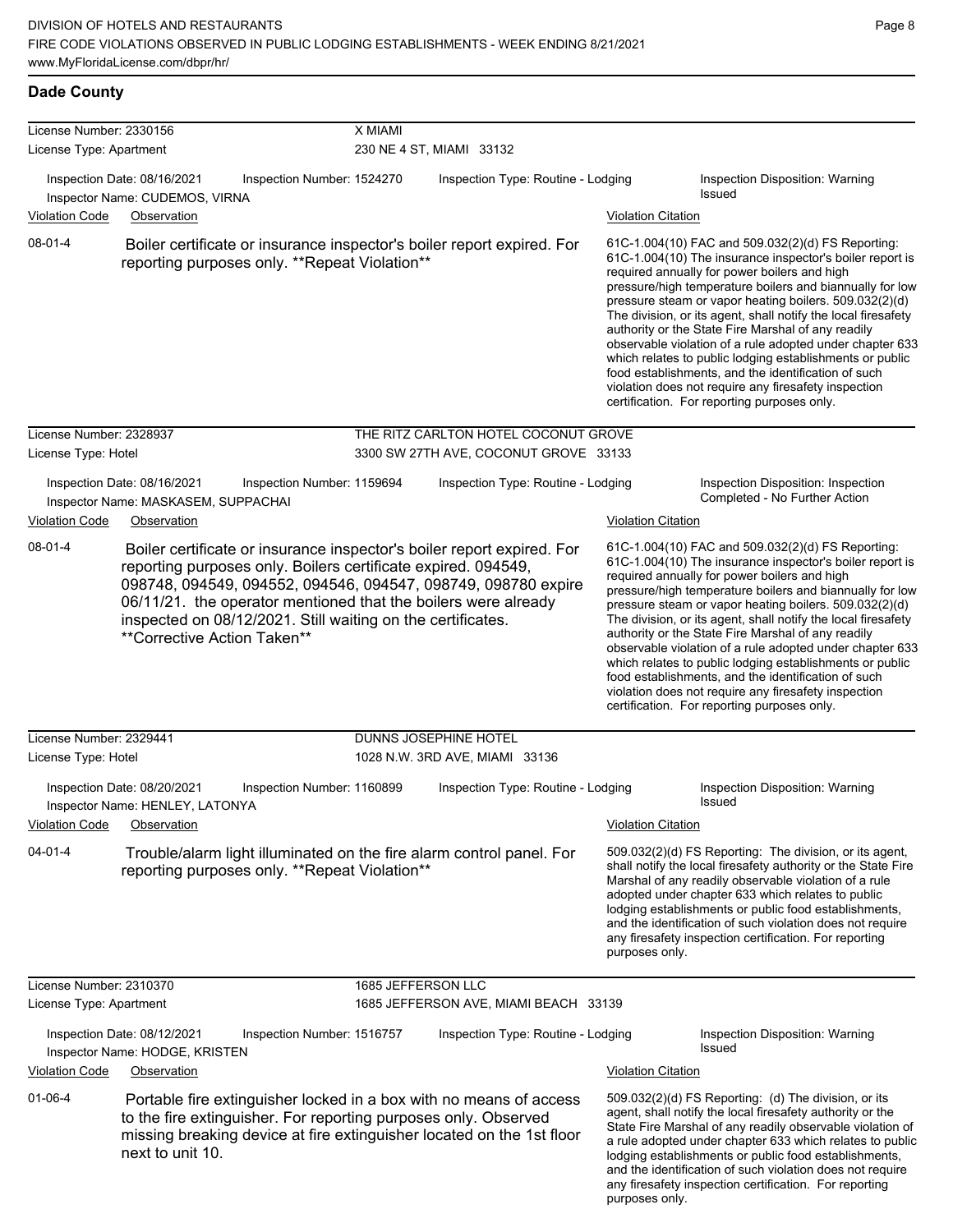#### **Dade County**

| License Number: 2327558 |                                                                  |                                                                                                                                                                                                                    | LOEWS MIAMI BCH HOTEL               |                           |                                                                                                                                                                                                                                                                                                                                                                                                                            |  |  |
|-------------------------|------------------------------------------------------------------|--------------------------------------------------------------------------------------------------------------------------------------------------------------------------------------------------------------------|-------------------------------------|---------------------------|----------------------------------------------------------------------------------------------------------------------------------------------------------------------------------------------------------------------------------------------------------------------------------------------------------------------------------------------------------------------------------------------------------------------------|--|--|
| License Type: Hotel     |                                                                  |                                                                                                                                                                                                                    | 1601 COLLINS AVE, MIAMI BEACH 33139 |                           |                                                                                                                                                                                                                                                                                                                                                                                                                            |  |  |
|                         | Inspection Date: 08/20/2021<br>Inspector Name: HODGE, KRISTEN    | Inspection Number: 1160401                                                                                                                                                                                         | Inspection Type: Routine - Lodging  |                           | Inspection Disposition: Inspection<br>Completed - No Further Action                                                                                                                                                                                                                                                                                                                                                        |  |  |
| <b>Violation Code</b>   | Observation                                                      |                                                                                                                                                                                                                    |                                     | <b>Violation Citation</b> |                                                                                                                                                                                                                                                                                                                                                                                                                            |  |  |
| $04 - 01 - 4$           | reporting purposes only.                                         | Trouble/alarm light illuminated on the fire alarm control panel. For                                                                                                                                               |                                     | purposes only.            | 509.032(2)(d) FS Reporting: The division, or its agent,<br>shall notify the local firesafety authority or the State Fire<br>Marshal of any readily observable violation of a rule<br>adopted under chapter 633 which relates to public<br>lodging establishments or public food establishments,<br>and the identification of such violation does not require<br>any firesafety inspection certification. For reporting     |  |  |
| License Number: 2329336 |                                                                  |                                                                                                                                                                                                                    | URBANICA THE MERIDIAN HOTEL         |                           |                                                                                                                                                                                                                                                                                                                                                                                                                            |  |  |
| License Type: Hotel     |                                                                  |                                                                                                                                                                                                                    | 418 MERIDIAN AVE, MIAMI BEACH 33139 |                           |                                                                                                                                                                                                                                                                                                                                                                                                                            |  |  |
|                         | Inspection Date: 08/16/2021<br>Inspector Name: WILLIAMS, ALFREDA | Inspection Number: 1159418                                                                                                                                                                                         | Inspection Type: Routine - Lodging  |                           | Inspection Disposition: Inspection<br>Completed - No Further Action                                                                                                                                                                                                                                                                                                                                                        |  |  |
| <b>Violation Code</b>   | Observation                                                      |                                                                                                                                                                                                                    |                                     | <b>Violation Citation</b> |                                                                                                                                                                                                                                                                                                                                                                                                                            |  |  |
| $01 - 06 - 4$           | On 3rd floor.                                                    | Portable fire extinguisher locked in a box with no means of access<br>to the fire extinguisher. For reporting purposes only.                                                                                       |                                     | purposes only.            | 509.032(2)(d) FS Reporting: (d) The division, or its<br>agent, shall notify the local firesafety authority or the<br>State Fire Marshal of any readily observable violation of<br>a rule adopted under chapter 633 which relates to public<br>lodging establishments or public food establishments,<br>and the identification of such violation does not require<br>any firesafety inspection certification. For reporting |  |  |
| License Number: 2306227 |                                                                  |                                                                                                                                                                                                                    | 531 16 ST APARTMENTS                |                           |                                                                                                                                                                                                                                                                                                                                                                                                                            |  |  |
| License Type: Apartment |                                                                  |                                                                                                                                                                                                                    | 531 16 ST, MIAMI BEACH 331397773    |                           |                                                                                                                                                                                                                                                                                                                                                                                                                            |  |  |
|                         | Inspection Date: 08/17/2021<br>Inspector Name: HODGE, KRISTEN    | Inspection Number: 1529768                                                                                                                                                                                         | Inspection Type: Routine - Lodging  |                           | Inspection Disposition: Inspection<br>Completed - No Further Action                                                                                                                                                                                                                                                                                                                                                        |  |  |
| <b>Violation Code</b>   | Observation                                                      |                                                                                                                                                                                                                    |                                     | <b>Violation Citation</b> |                                                                                                                                                                                                                                                                                                                                                                                                                            |  |  |
| 04-01-4                 |                                                                  | Trouble/alarm light illuminated on the fire alarm control panel<br>located in building number 541. For reporting purposes only.                                                                                    |                                     | purposes only.            | 509.032(2)(d) FS Reporting: The division, or its agent,<br>shall notify the local firesafety authority or the State Fire<br>Marshal of any readily observable violation of a rule<br>adopted under chapter 633 which relates to public<br>lodging establishments or public food establishments,<br>and the identification of such violation does not require<br>any firesafety inspection certification. For reporting     |  |  |
| License Number: 2329274 |                                                                  |                                                                                                                                                                                                                    | COMO METROPOLITAN MIAMI BEACH       |                           |                                                                                                                                                                                                                                                                                                                                                                                                                            |  |  |
| License Type: Hotel     |                                                                  |                                                                                                                                                                                                                    | 2445 COLLINS AVE, MIAMI BEACH 33140 |                           |                                                                                                                                                                                                                                                                                                                                                                                                                            |  |  |
|                         | Inspection Date: 08/19/2021<br>Inspector Name: UNZAGA, MILADYS   | Inspection Number: 1159900                                                                                                                                                                                         | Inspection Type: Routine - Lodging  |                           | Inspection Disposition: Inspection<br>Completed - No Further Action                                                                                                                                                                                                                                                                                                                                                        |  |  |
| <b>Violation Code</b>   | Observation                                                      |                                                                                                                                                                                                                    |                                     | <b>Violation Citation</b> |                                                                                                                                                                                                                                                                                                                                                                                                                            |  |  |
| $04 - 01 - 4$           | **Corrected On-Site**                                            | Trouble/alarm light illuminated on the fire alarm control panel. For<br>reporting purposes only. Observed trouble light illuminated on panel<br>located at the front desk. Engineer reseted the panel immediately. |                                     | purposes only.            | 509.032(2)(d) FS Reporting: The division, or its agent,<br>shall notify the local firesafety authority or the State Fire<br>Marshal of any readily observable violation of a rule<br>adopted under chapter 633 which relates to public<br>lodging establishments or public food establishments,<br>and the identification of such violation does not require<br>any firesafety inspection certification. For reporting     |  |  |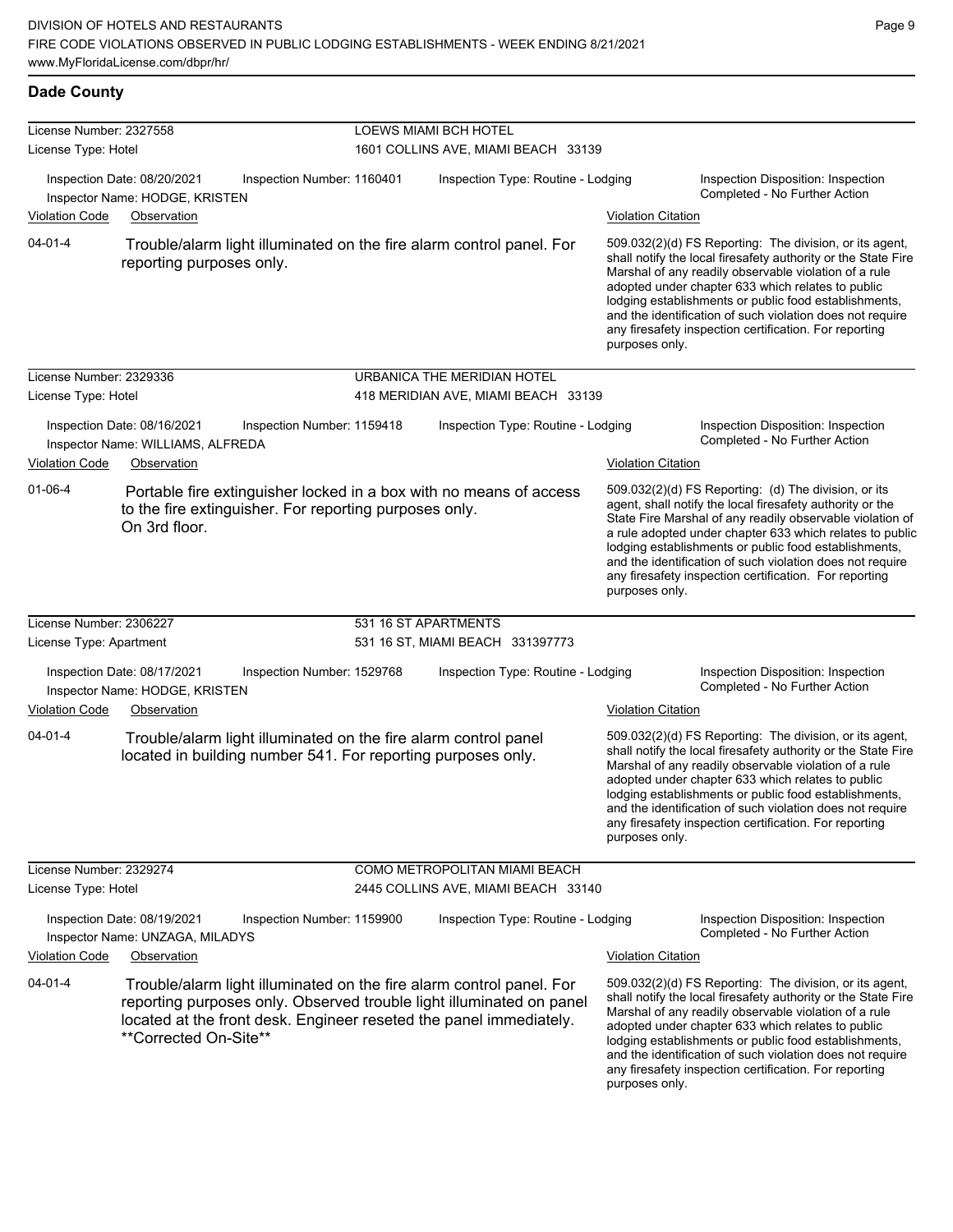| <b>Dade County</b>                                 |                                                                   |                                                                   |                                                                                                                                                 |                           |                                                                                                                                                                                                                                                                                                                                                                                                                                                                                                                                                                                                                                                                                                  |
|----------------------------------------------------|-------------------------------------------------------------------|-------------------------------------------------------------------|-------------------------------------------------------------------------------------------------------------------------------------------------|---------------------------|--------------------------------------------------------------------------------------------------------------------------------------------------------------------------------------------------------------------------------------------------------------------------------------------------------------------------------------------------------------------------------------------------------------------------------------------------------------------------------------------------------------------------------------------------------------------------------------------------------------------------------------------------------------------------------------------------|
| License Number: 2303182<br>License Type: Apartment |                                                                   | <b>NINOS APTS</b>                                                 | 3004 NW 27 ST, MIAMI 33142                                                                                                                      |                           |                                                                                                                                                                                                                                                                                                                                                                                                                                                                                                                                                                                                                                                                                                  |
|                                                    | Inspection Date: 08/18/2021<br>Inspector Name: CRUZ, EDGAR        | Inspection Number: 1530240                                        | Inspection Type: Routine - Lodging                                                                                                              |                           | Inspection Disposition: Inspection<br>Completed - No Further Action                                                                                                                                                                                                                                                                                                                                                                                                                                                                                                                                                                                                                              |
| <b>Violation Code</b>                              | Observation                                                       |                                                                   |                                                                                                                                                 | <b>Violation Citation</b> |                                                                                                                                                                                                                                                                                                                                                                                                                                                                                                                                                                                                                                                                                                  |
| $01 - 03 - 4$                                      |                                                                   |                                                                   | Portable fire extinguisher missing from it's designated location (sign<br>present indicating designated location). For reporting purposes only. | purposes only.            | 509.032(2)(d) FS Reporting: (d) The division, or its<br>agent, shall notify the local firesafety authority or the<br>State Fire Marshal of any readily observable violation of<br>a rule adopted under chapter 633 which relates to public<br>lodging establishments or public food establishments,<br>and the identification of such violation does not require<br>any firesafety inspection certification. For reporting                                                                                                                                                                                                                                                                       |
| License Number: 2330655<br>License Type: Apartment |                                                                   | <b>APPLE 5990</b>                                                 | 5990 NW 14 AVE, MIAMI 33142                                                                                                                     |                           |                                                                                                                                                                                                                                                                                                                                                                                                                                                                                                                                                                                                                                                                                                  |
|                                                    | Inspection Date: 08/20/2021<br>Inspector Name: CONCEPCION, ADRIEL | Inspection Number: 1532568                                        | Inspection Type: Lodging-Licensing<br>Inspection                                                                                                |                           | Inspection Disposition: Inspection<br>Completed - No Further Action                                                                                                                                                                                                                                                                                                                                                                                                                                                                                                                                                                                                                              |
| <b>Violation Code</b>                              | Observation                                                       |                                                                   |                                                                                                                                                 | <b>Violation Citation</b> |                                                                                                                                                                                                                                                                                                                                                                                                                                                                                                                                                                                                                                                                                                  |
| $01 - 01 - 4$                                      | floor.                                                            | is overcharged. For reporting purposes only located on second     | Portable fire extinguisher pressure gauge indicates the extinguisher                                                                            | purposes only.            | 509.032(2)(d) FS Reporting: (d) The division, or its<br>agent, shall notify the local firesafety authority or the<br>State Fire Marshal of any readily observable violation of<br>a rule adopted under chapter 633 which relates to public<br>lodging establishments or public food establishments,<br>and the identification of such violation does not require<br>any firesafety inspection certification. For reporting                                                                                                                                                                                                                                                                       |
| License Number: 2329382                            |                                                                   |                                                                   | <b>GRAND BEACH HOTEL BAY HARBOR</b>                                                                                                             |                           |                                                                                                                                                                                                                                                                                                                                                                                                                                                                                                                                                                                                                                                                                                  |
| License Type: Hotel                                |                                                                   |                                                                   | 9601 E BAY HARBOR DR, BAY HARBOR ISLANDS 33154                                                                                                  |                           |                                                                                                                                                                                                                                                                                                                                                                                                                                                                                                                                                                                                                                                                                                  |
|                                                    | Inspection Date: 08/16/2021<br>Inspector Name: PRIETO, VICENTE    | Inspection Number: 1161120                                        | Inspection Type: Routine - Lodging                                                                                                              |                           | Inspection Disposition: Inspection<br>Completed - No Further Action                                                                                                                                                                                                                                                                                                                                                                                                                                                                                                                                                                                                                              |
| <b>Violation Code</b>                              | Observation                                                       |                                                                   |                                                                                                                                                 | <b>Violation Citation</b> |                                                                                                                                                                                                                                                                                                                                                                                                                                                                                                                                                                                                                                                                                                  |
| 08-03-4                                            | boilers).                                                         | For reporting purposes only. No boilers certificates available (4 | No boiler certificate or insurance inspector's boiler report available.                                                                         |                           | 61C-1.004(10) FAC and 509.032(2)(d) FS Reporting:<br>61C-1.004(10) The insurance inspector's boiler report is<br>required annually for power boilers and high<br>pressure/high temperature boilers and biannually for low<br>pressure steam or vapor heating boilers. 509.032(2)(d)<br>The division, or its agent, shall notify the local firesafety<br>authority or the State Fire Marshal of any readily<br>observable violation of a rule adopted under chapter 633<br>which relates to public lodging establishments or public<br>food establishments, and the identification of such<br>violation does not require any firesafety inspection<br>certification. For reporting purposes only. |
| License Number: 2327022<br>License Type: Hotel     |                                                                   |                                                                   | HOLIDAY INN MIAMI/DORAL AREA<br>3255 NW 87 AVE, MIAMI 33172                                                                                     |                           |                                                                                                                                                                                                                                                                                                                                                                                                                                                                                                                                                                                                                                                                                                  |
|                                                    | Inspection Date: 08/16/2021<br>Inspector Name: ALVAREZ, MARGARET  | Inspection Number: 1160070                                        | Inspection Type: Routine - Lodging                                                                                                              |                           | Inspection Disposition: Warning<br>Issued                                                                                                                                                                                                                                                                                                                                                                                                                                                                                                                                                                                                                                                        |
| <b>Violation Code</b>                              | Observation                                                       |                                                                   |                                                                                                                                                 | <b>Violation Citation</b> |                                                                                                                                                                                                                                                                                                                                                                                                                                                                                                                                                                                                                                                                                                  |
| 08-04-4                                            | purposes only.                                                    | Boiler certificate not posted in the boiler room. For reporting   |                                                                                                                                                 |                           | 61C-1.004(10) FAC and 509.032(2)(d) FS Reporting:<br>61C-1.004(10) The insurance inspector's boiler report<br>shall be posted in the boiler room. 509.032(2)(d) The<br>division, or its agent, shall notify the local firesafety<br>authority or the State Fire Marshal of any readily<br>observable violation of a rule adopted under chapter 633<br>which relates to public lodging establishments or public<br>food establishments, and the identification of such<br>violation does not require any firesafety inspection<br>certification. For reporting purposes only.                                                                                                                     |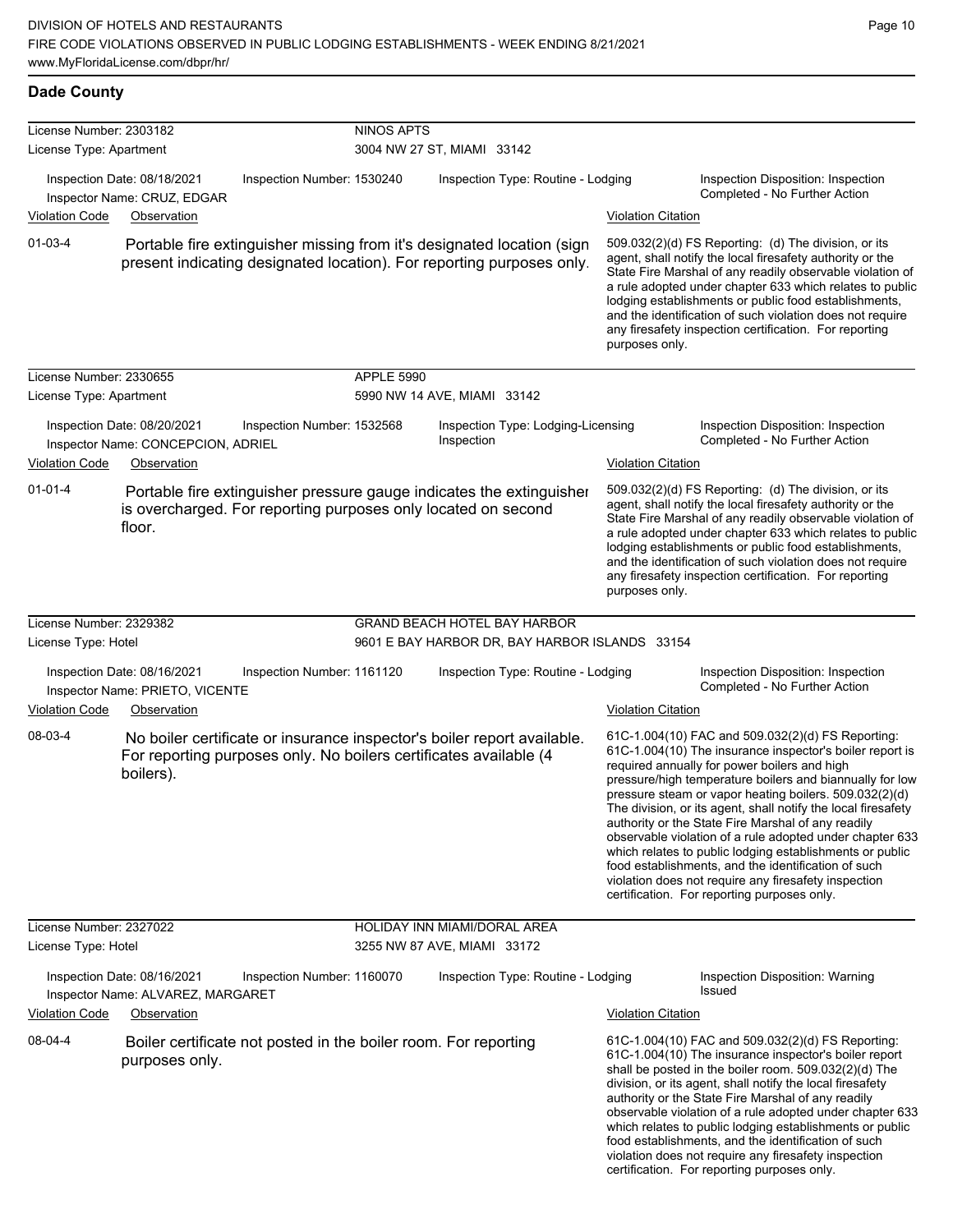## **Dade County**

| License Number: 2330107 |                                                              |                                                                                                                              | PACIFICA APARTMENTS                |                           |                                                                                                                                                                                                                                                                                                                                                                                                                            |  |  |
|-------------------------|--------------------------------------------------------------|------------------------------------------------------------------------------------------------------------------------------|------------------------------------|---------------------------|----------------------------------------------------------------------------------------------------------------------------------------------------------------------------------------------------------------------------------------------------------------------------------------------------------------------------------------------------------------------------------------------------------------------------|--|--|
| License Type: Apartment |                                                              |                                                                                                                              | 6501 SW 139 CT, MIAMI 33183        |                           |                                                                                                                                                                                                                                                                                                                                                                                                                            |  |  |
|                         | Inspection Date: 08/18/2021<br>Inspector Name: ELDER, AUDREY | Inspection Number: 1514776                                                                                                   | Inspection Type: Routine - Lodging |                           | Inspection Disposition: Inspection<br>Completed - No Further Action                                                                                                                                                                                                                                                                                                                                                        |  |  |
| <b>Violation Code</b>   | Observation                                                  |                                                                                                                              |                                    | <b>Violation Citation</b> |                                                                                                                                                                                                                                                                                                                                                                                                                            |  |  |
| 01-02-4                 | Located near unit# 105.                                      | Portable fire extinguisher pressure gauge indicates the extinguisher<br>is in need of recharge. For reporting purposes only. |                                    | purposes only.            | 509.032(2)(d) FS Reporting: (d) The division, or its<br>agent, shall notify the local firesafety authority or the<br>State Fire Marshal of any readily observable violation of<br>a rule adopted under chapter 633 which relates to public<br>lodging establishments or public food establishments,<br>and the identification of such violation does not require<br>any firesafety inspection certification. For reporting |  |  |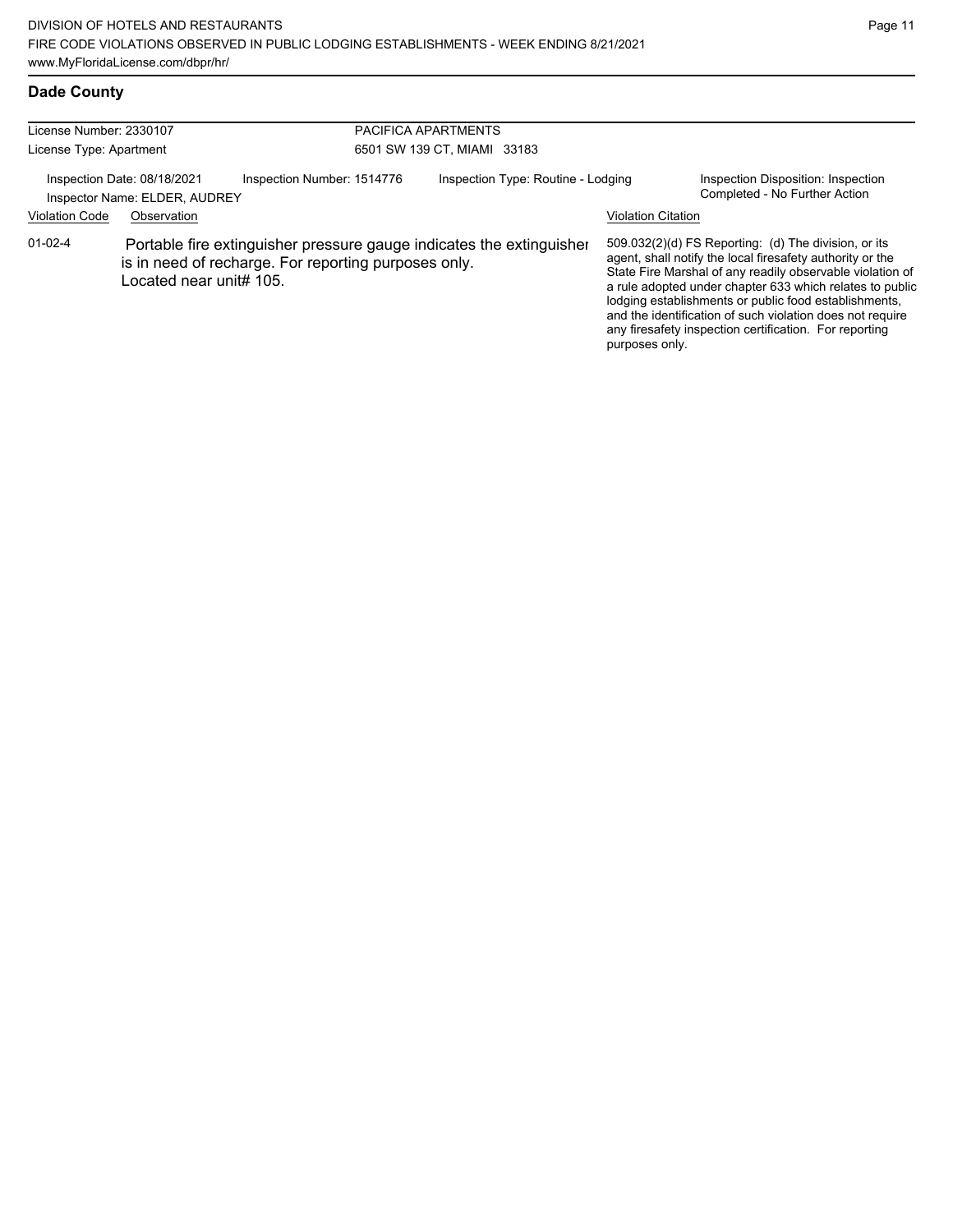**Duval County**

#### License Number: 2601353 License Type: Apartment PANGO REAL ESTATE LLC 2877 POST ST, JACKSONVILLE 32205 Inspection Date: 08/18/2021 Inspection Number: 1532683 Inspection Type: Lodging-Licensing Inspection Inspection Disposition: Inspection Inspector Name: ESPINOSA-BECKERT, ILIANA **Inspection** Inspection **Inspection** Completed - No Further Action Violation Code Observation Violation Citation 509.032(2)(d) FS Reporting: (d) The division, or its agent, shall notify the local firesafety authority or the State Fire Marshal of any readily observable violation of a rule adopted under chapter 633 which relates to public lodging establishments or public food establishments, and the identification of such violation does not require any firesafety inspection certification. For reporting purposes only. 01-06-4 Portable fire extinguisher locked in a box with no means of access to the fire extinguisher. For reporting purposes only. Braking devise is missing, by apt 3 in 3rd building License Number: 2613210 License Type: Apartment DOWNTOWN EAST APTS. 888 FRANKLIN ST, JACKSONVILLE 32206 Inspection Date: 08/19/2021 Inspection Number: 1532702 Inspection Type: Complaint Full Inspection Disposition: Warning Inspector Name: ESPINOSA-BECKERT, ILIANA Violation Code Observation **Violation Citation** Violation Citation Citation 509.032(2)(d) FS Reporting: (d) The division, or its agent, shall notify the local firesafety authority or the State Fire Marshal of any readily observable violation of a rule adopted under chapter 633 which relates to public lodging establishments or public food establishments, and the identification of such violation does not require any firesafety inspection certification. For reporting purposes only. 01-03-4 Portable fire extinguisher missing from it's designated location (sign present indicating designated location). For reporting purposes only. In laundry room and in unit 110 509.032(2)(d) FS Reporting: (d) The division, or its agent, shall notify the local firesafety authority or the State Fire Marshal of any readily observable violation of a rule adopted under chapter 633 which relates to public lodging establishments or public food establishments, and the identification of such violation does not require any firesafety inspection certification. For reporting purposes only. 07-04-4 Electrical outlet indicates a malfunction. For reporting purposes only. Two outlets not working in apt 110 License Number: 2608861 License Type: Motel BEST STAY AMERICA 8220 DIX ELLIS TRAIL, JACKSONVILLE 32256 Inspection Date: 08/17/2021 Inspection Number: 1220031 Inspection Type: Complaint Full Inspection Disposition: Warning Issued Inspector Name: VILBRUN, JOSUE Violation Code Observation Violation Citation 509.032(2)(d) FS Reporting: (d) The division, or its agent, shall notify the local firesafety authority or the State Fire Marshal of any readily observable violation of a rule adopted under chapter 633 which relates to public lodging establishments or public food establishments, and the identification of such violation does not require 01-03-4 Portable fire extinguisher missing from it's designated location (sign present indicating designated location). For reporting purposes only. Missing fire extinguisher next to room 106 on right side of door

any firesafety inspection certification. For reporting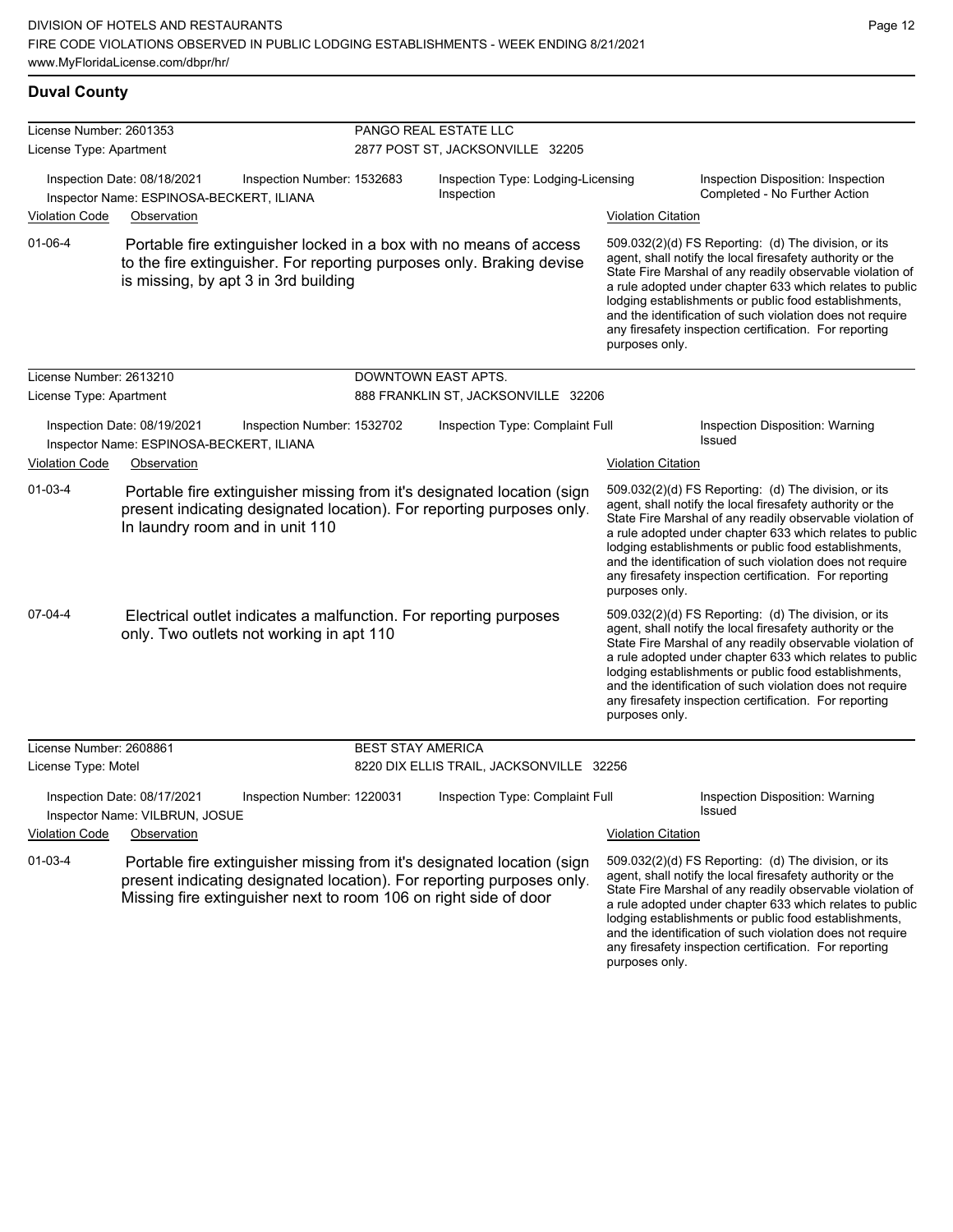## **Duval County**

| License Number: 2610443 |                                                               | ST JOHNS FOREST                                            |                                     |                                                                                                                                                                                                                                                                                                                                                         |                           |                                                                                                                                                                                                                                                                                                                                                                                                                            |
|-------------------------|---------------------------------------------------------------|------------------------------------------------------------|-------------------------------------|---------------------------------------------------------------------------------------------------------------------------------------------------------------------------------------------------------------------------------------------------------------------------------------------------------------------------------------------------------|---------------------------|----------------------------------------------------------------------------------------------------------------------------------------------------------------------------------------------------------------------------------------------------------------------------------------------------------------------------------------------------------------------------------------------------------------------------|
| License Type: Apartment |                                                               |                                                            | 7925 MERRILL RD, JACKSONVILLE 32277 |                                                                                                                                                                                                                                                                                                                                                         |                           |                                                                                                                                                                                                                                                                                                                                                                                                                            |
|                         | Inspection Date: 08/18/2021<br>Inspector Name: THOMAS, PHILIP | Inspection Number: 1532558                                 |                                     | Inspection Type: Complaint Full                                                                                                                                                                                                                                                                                                                         |                           | Inspection Disposition: Call Back -<br>Complied                                                                                                                                                                                                                                                                                                                                                                            |
| <b>Violation Code</b>   | Observation                                                   |                                                            |                                     |                                                                                                                                                                                                                                                                                                                                                         | <b>Violation Citation</b> |                                                                                                                                                                                                                                                                                                                                                                                                                            |
| $01 - 02 - 4$           | purposes only.<br>**Corrective Action Taken**                 | is in recharge zone. **Repeat Violation** - From follow-up |                                     | - From initial inspection : Portable fire extinguisher pressure gauge<br>indicates the extinguisher is in need of recharge. For reporting<br>Fire extinguisher next to outdoor grill area near pool and front office<br>inspection 2021-08-18: Manager stated new extinguisher had been<br>ordered and would arrive within the week. ** Time Extended** | purposes only.            | 509.032(2)(d) FS Reporting: (d) The division, or its<br>agent, shall notify the local firesafety authority or the<br>State Fire Marshal of any readily observable violation of<br>a rule adopted under chapter 633 which relates to public<br>lodging establishments or public food establishments,<br>and the identification of such violation does not require<br>any firesafety inspection certification. For reporting |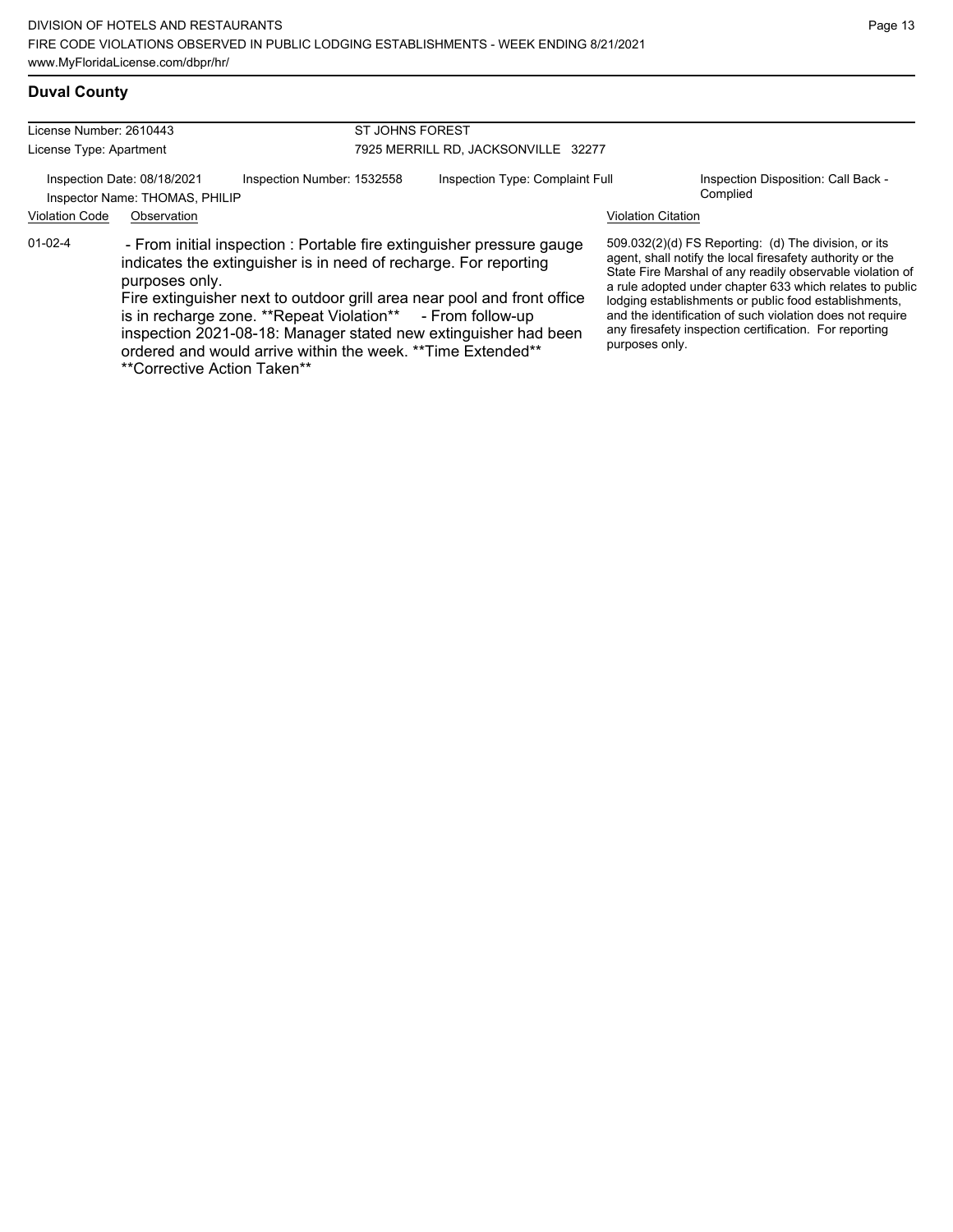# **Escambia County**

| License Number: 2700898<br>License Type: Motel                                                          |                                        |                                                                                                                        | <b>GARDEN INN &amp; SUITES</b><br>8500 PINE FOREST RD, PENSACOLA 32534    |  |                                                                                                                                                                                                                                                                                                                                                                                                                                                                                                                                                                                                                                                                                                  |  |
|---------------------------------------------------------------------------------------------------------|----------------------------------------|------------------------------------------------------------------------------------------------------------------------|---------------------------------------------------------------------------|--|--------------------------------------------------------------------------------------------------------------------------------------------------------------------------------------------------------------------------------------------------------------------------------------------------------------------------------------------------------------------------------------------------------------------------------------------------------------------------------------------------------------------------------------------------------------------------------------------------------------------------------------------------------------------------------------------------|--|
| Inspection Date: 08/19/2021<br>Inspector Name: GARDNER, GREGORY<br><b>Violation Code</b><br>Observation |                                        | Inspection Number: 1220117                                                                                             | Inspection Type: Complaint Partial<br>Issued<br><b>Violation Citation</b> |  | Inspection Disposition: Warning                                                                                                                                                                                                                                                                                                                                                                                                                                                                                                                                                                                                                                                                  |  |
| 08-01-4                                                                                                 | reporting purposes only.<br>06/11/2021 | Boiler certificate or insurance inspector's boiler report expired. For<br>Violations addressed in previous inspection. |                                                                           |  | 61C-1.004(10) FAC and 509.032(2)(d) FS Reporting:<br>61C-1.004(10) The insurance inspector's boiler report is<br>required annually for power boilers and high<br>pressure/high temperature boilers and biannually for low<br>pressure steam or vapor heating boilers. 509.032(2)(d)<br>The division, or its agent, shall notify the local firesafety<br>authority or the State Fire Marshal of any readily<br>observable violation of a rule adopted under chapter 633<br>which relates to public lodging establishments or public<br>food establishments, and the identification of such<br>violation does not require any firesafety inspection<br>certification. For reporting purposes only. |  |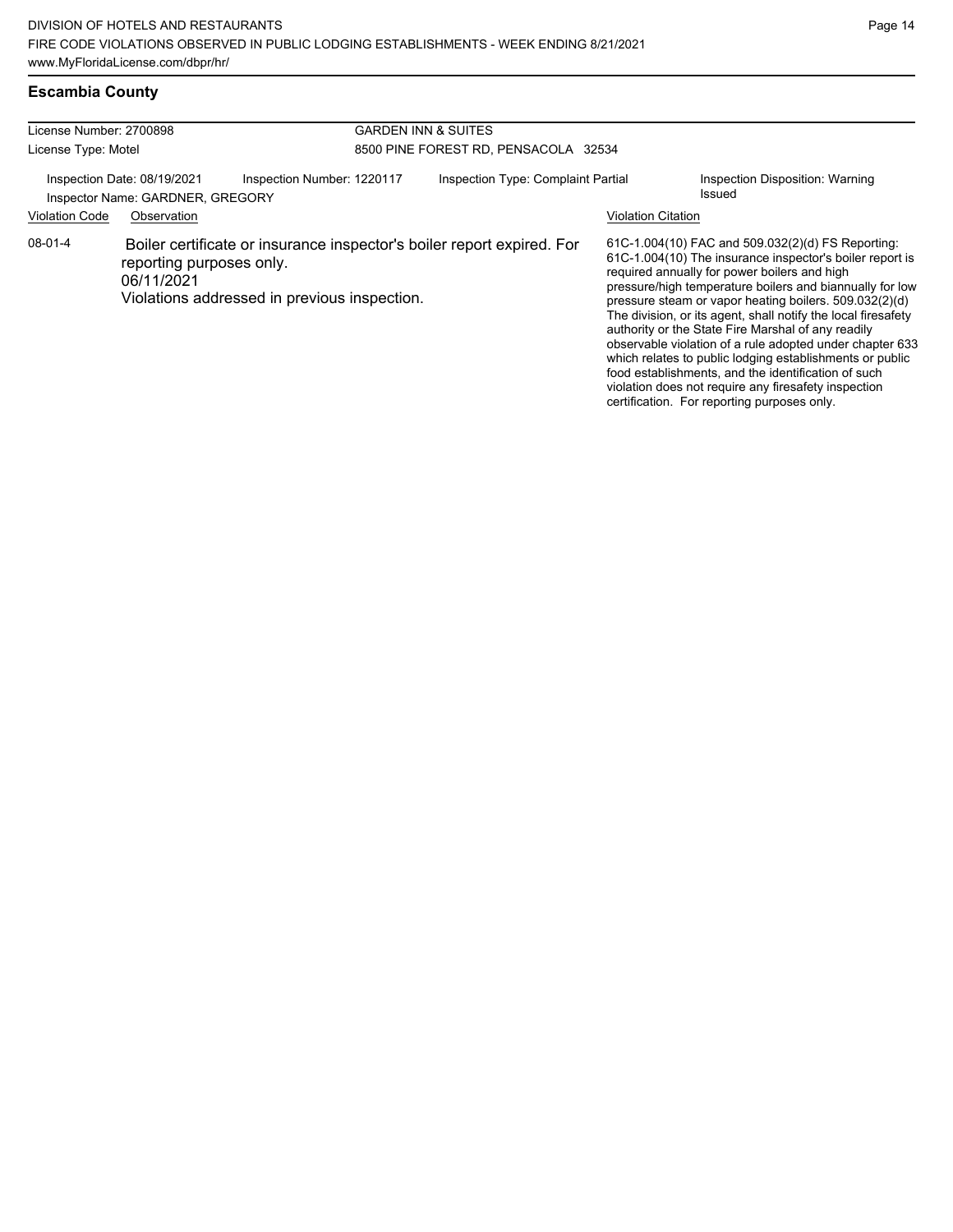## **Hamilton County**

| License Number: 3400014 |                                                                 | <b>AMERICAN INN</b>                                                                                                                                                                      |                                 |                                                                                                                                                                                                                                                                                                                                                                                                                                                                                                                                                                                                                                                                                                                                                                                                                                                                   |
|-------------------------|-----------------------------------------------------------------|------------------------------------------------------------------------------------------------------------------------------------------------------------------------------------------|---------------------------------|-------------------------------------------------------------------------------------------------------------------------------------------------------------------------------------------------------------------------------------------------------------------------------------------------------------------------------------------------------------------------------------------------------------------------------------------------------------------------------------------------------------------------------------------------------------------------------------------------------------------------------------------------------------------------------------------------------------------------------------------------------------------------------------------------------------------------------------------------------------------|
| License Type: Motel     |                                                                 |                                                                                                                                                                                          | 8072 SR 6 W, JASPER 32052       |                                                                                                                                                                                                                                                                                                                                                                                                                                                                                                                                                                                                                                                                                                                                                                                                                                                                   |
|                         | Inspection Date: 08/18/2021<br>Inspector Name: BAILEY, KIMBERLY | Inspection Number: 1220066                                                                                                                                                               | Inspection Type: Complaint Full | Inspection Disposition: Inspection<br>Completed - No Further Action                                                                                                                                                                                                                                                                                                                                                                                                                                                                                                                                                                                                                                                                                                                                                                                               |
| <b>Violation Code</b>   | Observation                                                     |                                                                                                                                                                                          |                                 | <b>Violation Citation</b>                                                                                                                                                                                                                                                                                                                                                                                                                                                                                                                                                                                                                                                                                                                                                                                                                                         |
| $01 - 03 - 4$           |                                                                 | Portable fire extinguisher missing from it's designated location (sign<br>present indicating designated location). For reporting purposes only.<br>On the side of building near room 26. |                                 | 509.032(2)(d) FS Reporting: (d) The division, or its<br>agent, shall notify the local firesafety authority or the<br>State Fire Marshal of any readily observable violation of<br>a rule adopted under chapter 633 which relates to public<br>lodging establishments or public food establishments,<br>and the identification of such violation does not require<br>any firesafety inspection certification. For reporting<br>purposes only.                                                                                                                                                                                                                                                                                                                                                                                                                      |
| $04 - 02 - 4$           | room 10. **Repeat Violation**                                   | No smoke detector provided in guest room/unit. For reporting<br>purposes only. Smoke detector in drawer not connected to unit in                                                         |                                 | 509.215(1) and (2) and 509.032(2)(d) FS Reporting:<br>509.215(1) Each quest room shall be equipped with an<br>approved listed single-station smoke detector meeting<br>the minimum requirements of NFPA-74 Standards for<br>the Installation, Maintenance and Use of Household Fire<br>Warning Equipment. (2) The building has smoke<br>detectors in each guest room individually annunciating<br>to a panel at a supervised location. 509.032(2)(d) The<br>division, or its agent, shall notify the local firesafety<br>authority or the State Fire Marshal of any readily<br>observable violation of a rule adopted under chapter 633<br>which relates to public lodging establishments or public<br>food establishments, and the identification of such<br>violation does not require any firesafety inspection<br>certification. For reporting purposes only. |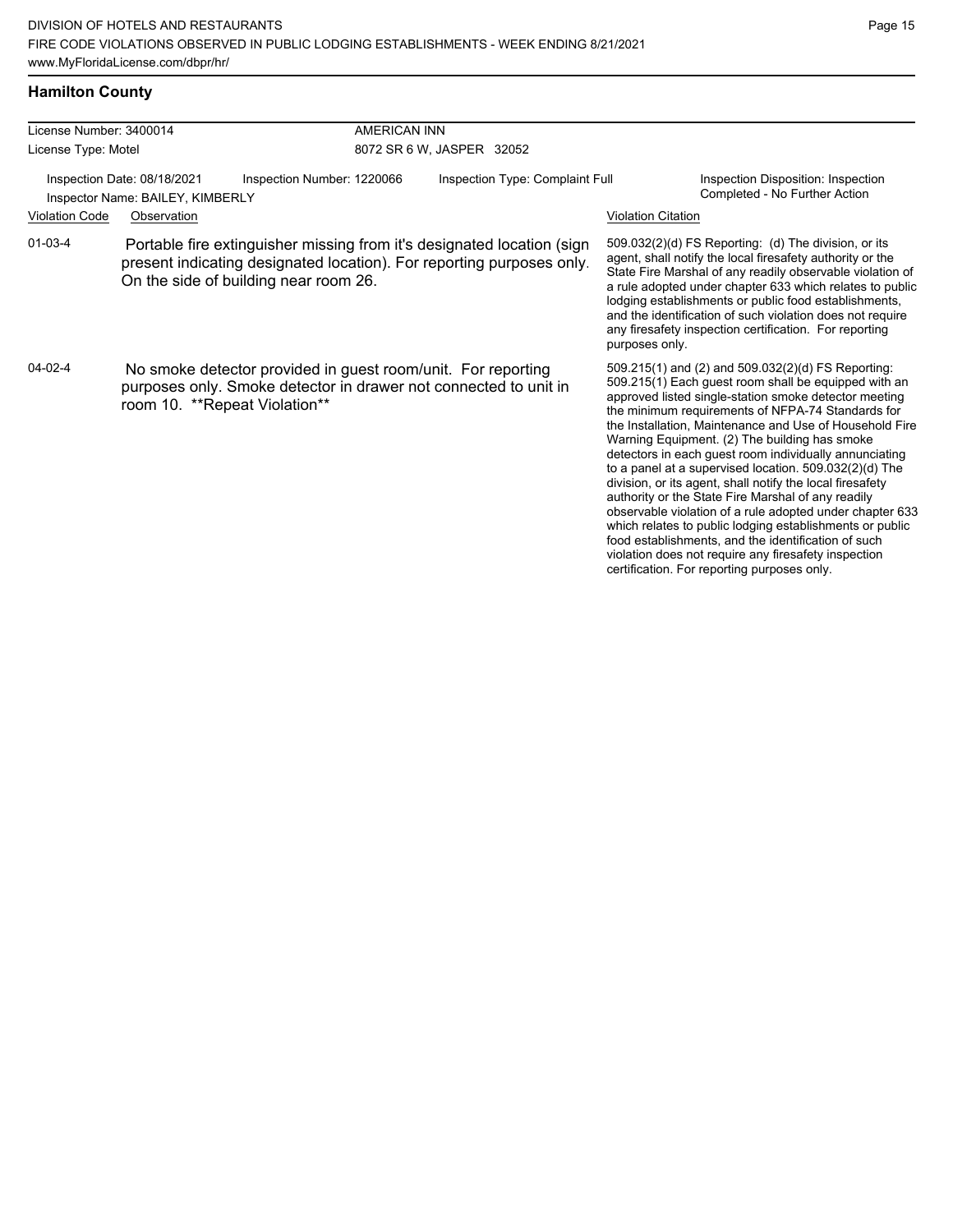## **Hillsborough County**

| License Number: 3905638 |                                                               |                                                                                                                                                                                                                                                                                                                                                                                                                                  | TUSCANY POINTE II (M-O) OWNER LLC               |                           |                                                                                                                                                                                                                                                                                                                                                                                                                            |
|-------------------------|---------------------------------------------------------------|----------------------------------------------------------------------------------------------------------------------------------------------------------------------------------------------------------------------------------------------------------------------------------------------------------------------------------------------------------------------------------------------------------------------------------|-------------------------------------------------|---------------------------|----------------------------------------------------------------------------------------------------------------------------------------------------------------------------------------------------------------------------------------------------------------------------------------------------------------------------------------------------------------------------------------------------------------------------|
| License Type: Apartment |                                                               |                                                                                                                                                                                                                                                                                                                                                                                                                                  | 3350 WEST HILLSBOROUGH AVENUE, TAMPA 33614      |                           |                                                                                                                                                                                                                                                                                                                                                                                                                            |
|                         | Inspection Date: 08/18/2021<br>Inspector Name: ZHANG, JACKY   | Inspection Number: 1512940                                                                                                                                                                                                                                                                                                                                                                                                       | Inspection Type: Complaint Full                 |                           | Inspection Disposition: Call Back -<br>Admin. complaint recommended                                                                                                                                                                                                                                                                                                                                                        |
| <b>Violation Code</b>   | Observation                                                   |                                                                                                                                                                                                                                                                                                                                                                                                                                  |                                                 | <b>Violation Citation</b> |                                                                                                                                                                                                                                                                                                                                                                                                                            |
| $01 - 01 - 4$           | only.<br>Next to unit 118.<br>Extended**                      | - From initial inspection : Portable fire extinguisher pressure gauge<br>indicates the extinguisher is overcharged. For reporting purposes                                                                                                                                                                                                                                                                                       | - From follow-up inspection 2021-08-18: ** Time | purposes only.            | 509.032(2)(d) FS Reporting: (d) The division, or its<br>agent, shall notify the local firesafety authority or the<br>State Fire Marshal of any readily observable violation of<br>a rule adopted under chapter 633 which relates to public<br>lodging establishments or public food establishments,<br>and the identification of such violation does not require<br>any firesafety inspection certification. For reporting |
| License Number: 3900493 |                                                               | THE RIVIERA AT 8412                                                                                                                                                                                                                                                                                                                                                                                                              |                                                 |                           |                                                                                                                                                                                                                                                                                                                                                                                                                            |
| License Type: Apartment |                                                               |                                                                                                                                                                                                                                                                                                                                                                                                                                  | 8412 RIO BRAVO COURT, TAMPA 33617               |                           |                                                                                                                                                                                                                                                                                                                                                                                                                            |
|                         | Inspection Date: 08/16/2021<br>Inspector Name: REGAS, ANTHONY | Inspection Number: 1532426                                                                                                                                                                                                                                                                                                                                                                                                       | Inspection Type: Complaint Full                 |                           | Inspection Disposition: Call Back -<br>Extension given, pending                                                                                                                                                                                                                                                                                                                                                            |
| Violation Code          | Observation                                                   |                                                                                                                                                                                                                                                                                                                                                                                                                                  |                                                 | <b>Violation Citation</b> |                                                                                                                                                                                                                                                                                                                                                                                                                            |
| 01-03-4                 | Extended**                                                    | - From initial inspection : Portable fire extinguisher missing from it's<br>designated location (sign present indicating designated location).<br>For reporting purposes only. Observed fire extinguisher missing at<br>building 1 and 27. **Repeat Violation**<br>inspection 2021-08-13: Fire extinguishers still missing. ** Time<br>- From follow-up inspection 2021-08-16: Still missing<br>extinguishers ** Time Extended** | - From follow-up                                | purposes only.            | 509.032(2)(d) FS Reporting: (d) The division, or its<br>agent, shall notify the local firesafety authority or the<br>State Fire Marshal of any readily observable violation of<br>a rule adopted under chapter 633 which relates to public<br>lodging establishments or public food establishments,<br>and the identification of such violation does not require<br>any firesafety inspection certification. For reporting |
| License Number: 3912414 |                                                               |                                                                                                                                                                                                                                                                                                                                                                                                                                  | ANDOVER PLACE AT CROSS CREEK                    |                           |                                                                                                                                                                                                                                                                                                                                                                                                                            |
| License Type: Apartment |                                                               |                                                                                                                                                                                                                                                                                                                                                                                                                                  | 10328 VENITIA REAL AVE, TAMPA 33647-4052        |                           |                                                                                                                                                                                                                                                                                                                                                                                                                            |
|                         | Inspection Date: 08/20/2021                                   | Inspection Number: 1532712                                                                                                                                                                                                                                                                                                                                                                                                       | Inspection Type: Complaint Full                 |                           | Inspection Disposition: Warning<br>Issued                                                                                                                                                                                                                                                                                                                                                                                  |
| <b>Violation Code</b>   | Inspector Name: POWELL, DAVID<br>Observation                  |                                                                                                                                                                                                                                                                                                                                                                                                                                  |                                                 | <b>Violation Citation</b> |                                                                                                                                                                                                                                                                                                                                                                                                                            |
| $04 - 01 - 4$           | building 10319                                                | Trouble/alarm light illuminated on the fire alarm control panel. For<br>reporting purposes only. Observed there to be a repeating beaping<br>noise coming from the gray metal fire panel outside of unit 109 in                                                                                                                                                                                                                  |                                                 | purposes only.            | 509.032(2)(d) FS Reporting: The division, or its agent,<br>shall notify the local firesafety authority or the State Fire<br>Marshal of any readily observable violation of a rule<br>adopted under chapter 633 which relates to public<br>lodging establishments or public food establishments,<br>and the identification of such violation does not require<br>any firesafety inspection certification. For reporting     |
| 07-01-4                 |                                                               | Damaged electrical wire(s). For reporting purposes only. Observed<br>the outlet loose and wires exposed by the air conditioning units<br>between units 110 and 105 in building 10319                                                                                                                                                                                                                                             |                                                 | purposes only.            | 509.032(2)(d) FS Reporting: (d) The division, or its<br>agent, shall notify the local firesafety authority or the<br>State Fire Marshal of any readily observable violation of<br>a rule adopted under chapter 633 which relates to public<br>lodging establishments or public food establishments,<br>and the identification of such violation does not require<br>any firesafety inspection certification. For reporting |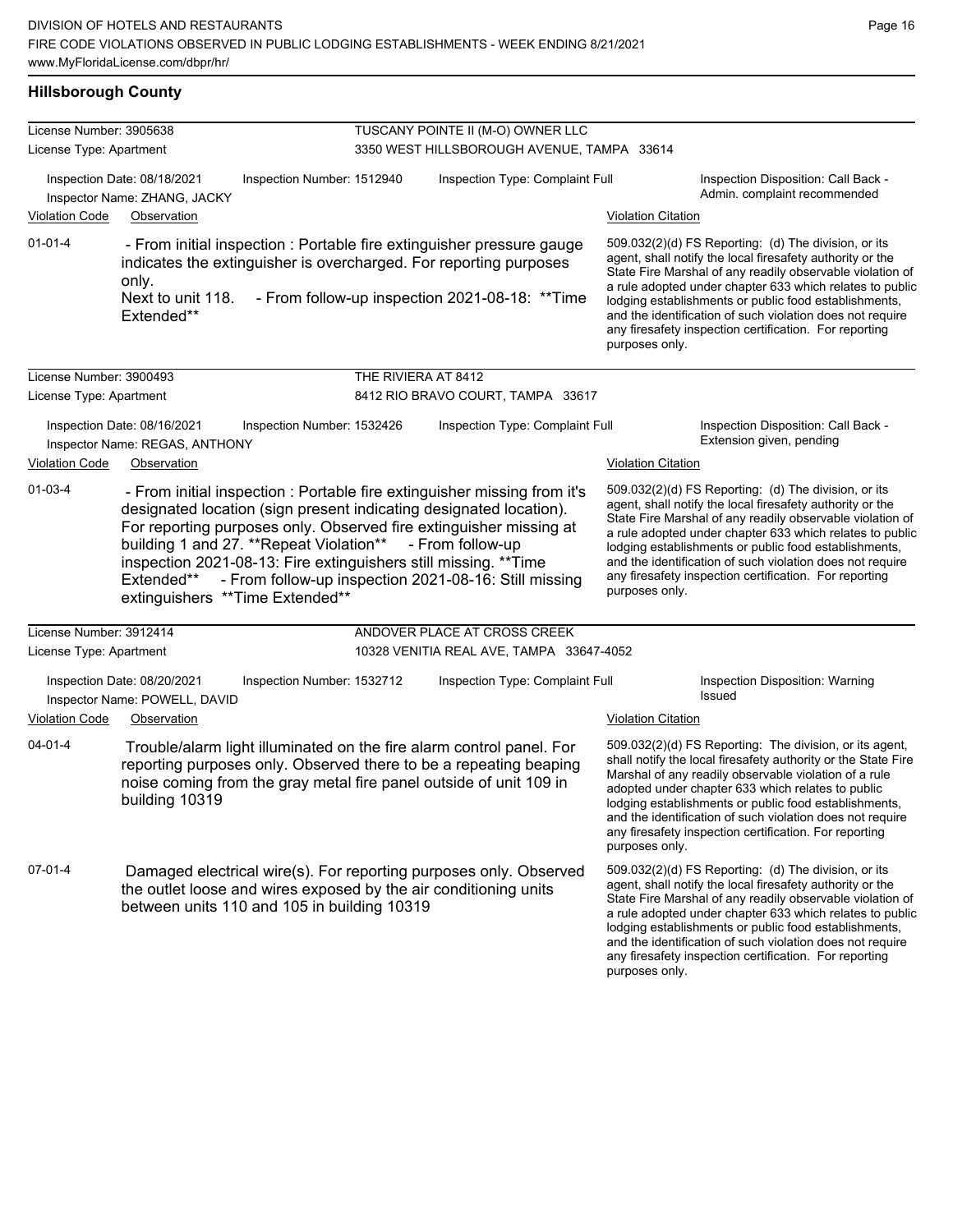## **Indian River County**

| License Number: 4100565<br>License Type: Motel |                                                                               |                                                                 | <b>CARIBBEAN COURT</b><br>1605 S. OCEAN DR, VERO BEACH 32963 |                                    |                           |                                                                                                                                                                                                                                                                                                                                                                                                                        |  |
|------------------------------------------------|-------------------------------------------------------------------------------|-----------------------------------------------------------------|--------------------------------------------------------------|------------------------------------|---------------------------|------------------------------------------------------------------------------------------------------------------------------------------------------------------------------------------------------------------------------------------------------------------------------------------------------------------------------------------------------------------------------------------------------------------------|--|
| <b>Violation Code</b>                          | Inspection Date: 08/20/2021<br>Inspector Name: SCHUCK, GREGORY<br>Observation | Inspection Number: 1217836                                      |                                                              | Inspection Type: Routine - Lodging | <b>Violation Citation</b> | Inspection Disposition: Inspection<br>Completed - No Further Action                                                                                                                                                                                                                                                                                                                                                    |  |
| $05-02-5$                                      | For reporting purposes only.                                                  | Hearing-impaired smoke detector is not functioning when tested. |                                                              |                                    | purposes only.            | 509.032(2)(d) FS Reporting. The division, or its agent,<br>shall notify the local firesafety authority or the State Fire<br>Marshal of any readily observable violation of a rule<br>adopted under chapter 633 which relates to public<br>lodging establishments or public food establishments,<br>and the identification of such violation does not require<br>any firesafety inspection certification. For reporting |  |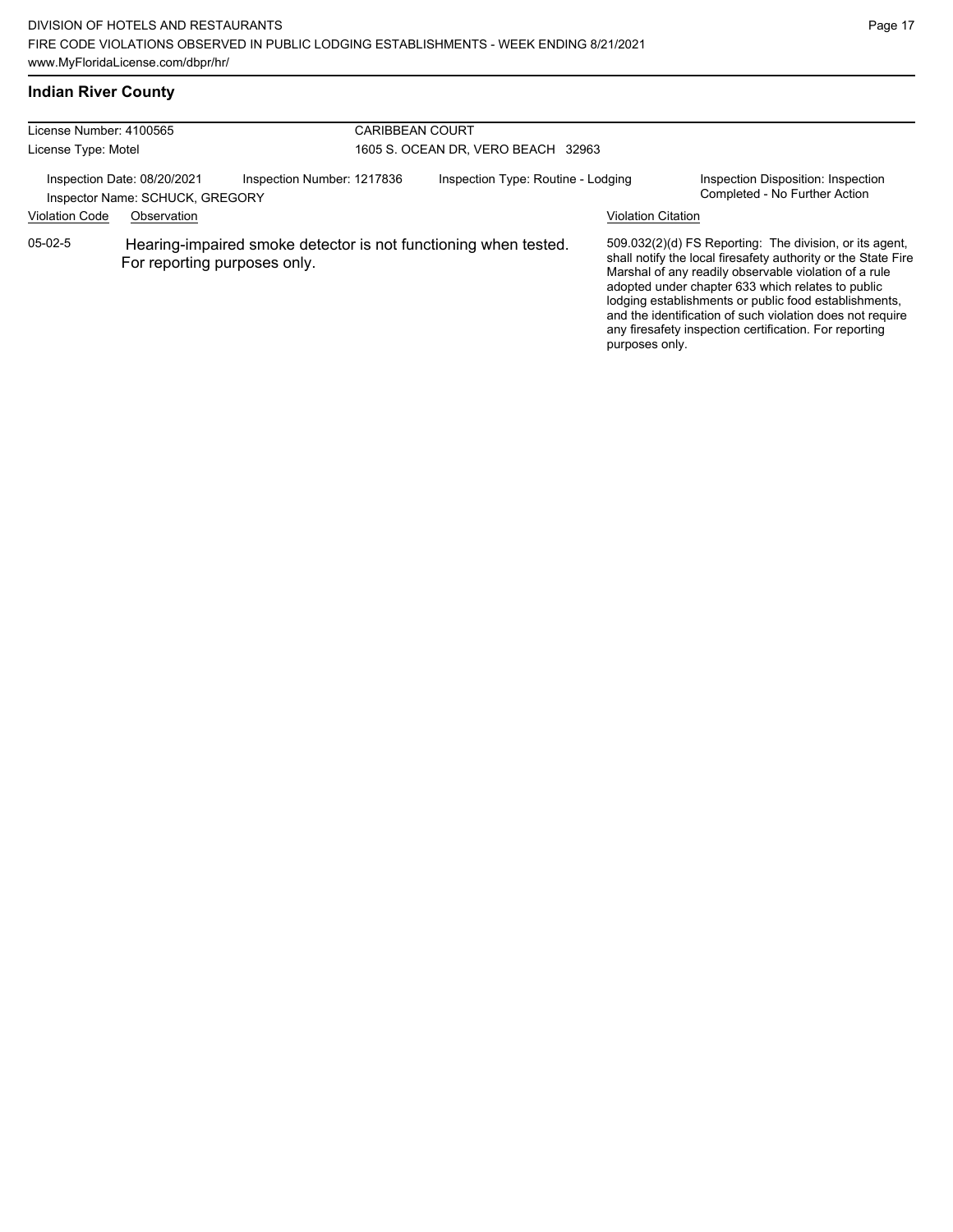### **Jackson County**

| License Number: 4200483<br>License Type: Apartment                                                                                    |                                                                                                         | <b>HATTON HOUSE SENIOR APARTMENTS</b><br>2045 3 AVE N, SNEADS 32460 |  |                                                                                                                                                                                                                                                                                                                                                                                                                                                                                                                                                                                                                                                                                                  |
|---------------------------------------------------------------------------------------------------------------------------------------|---------------------------------------------------------------------------------------------------------|---------------------------------------------------------------------|--|--------------------------------------------------------------------------------------------------------------------------------------------------------------------------------------------------------------------------------------------------------------------------------------------------------------------------------------------------------------------------------------------------------------------------------------------------------------------------------------------------------------------------------------------------------------------------------------------------------------------------------------------------------------------------------------------------|
| Inspection Date: 08/18/2021<br>Inspection Number: 1532501<br>Inspector Name: MEADOWS, KATHRYN<br><b>Violation Code</b><br>Observation |                                                                                                         | Inspection Type: Complaint Full<br>Issued<br>Violation Citation     |  | Inspection Disposition: Warning                                                                                                                                                                                                                                                                                                                                                                                                                                                                                                                                                                                                                                                                  |
| 08-03-4                                                                                                                               | No boiler certificate or insurance inspector's boiler report available.<br>For reporting purposes only. |                                                                     |  | 61C-1.004(10) FAC and 509.032(2)(d) FS Reporting:<br>61C-1.004(10) The insurance inspector's boiler report is<br>required annually for power boilers and high<br>pressure/high temperature boilers and biannually for low<br>pressure steam or vapor heating boilers. 509.032(2)(d)<br>The division, or its agent, shall notify the local firesafety<br>authority or the State Fire Marshal of any readily<br>observable violation of a rule adopted under chapter 633<br>which relates to public lodging establishments or public<br>food establishments, and the identification of such<br>violation does not require any firesafety inspection<br>certification. For reporting purposes only. |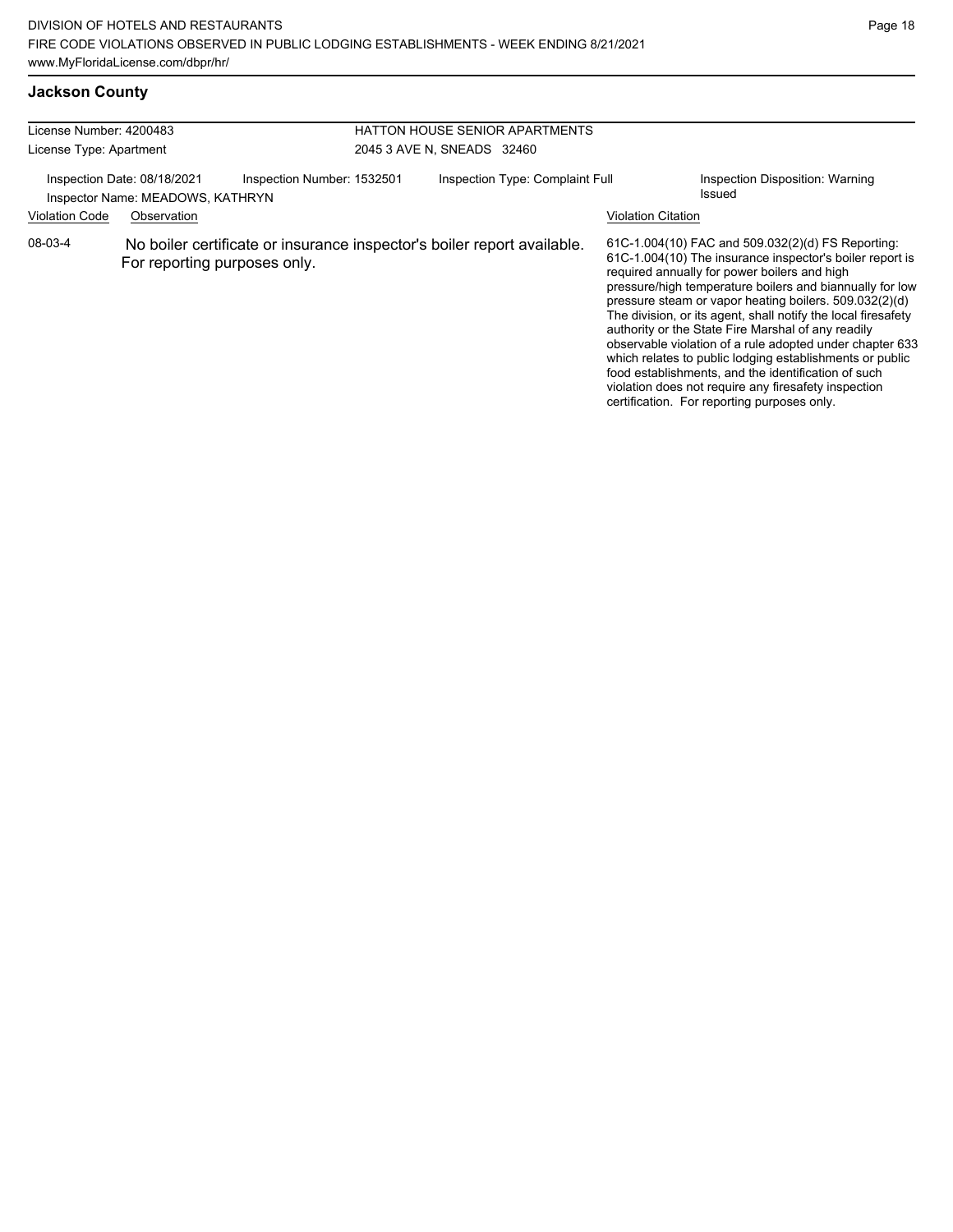| License Number: 5809868 |                                                                                  |                                                                                                                                                                                                                    | EMBASSY SUITES ORLANDO DOWNTOWN    |                           |                                                                                                                                                                                                                                                                                                                                                                                                                                                                                                                                                                                                                                                                                                  |
|-------------------------|----------------------------------------------------------------------------------|--------------------------------------------------------------------------------------------------------------------------------------------------------------------------------------------------------------------|------------------------------------|---------------------------|--------------------------------------------------------------------------------------------------------------------------------------------------------------------------------------------------------------------------------------------------------------------------------------------------------------------------------------------------------------------------------------------------------------------------------------------------------------------------------------------------------------------------------------------------------------------------------------------------------------------------------------------------------------------------------------------------|
| License Type: Hotel     |                                                                                  |                                                                                                                                                                                                                    | 191 E PINE ST, ORLANDO 32801       |                           |                                                                                                                                                                                                                                                                                                                                                                                                                                                                                                                                                                                                                                                                                                  |
|                         | Inspection Date: 08/17/2021<br>Inspector Name: JENKINS, JOSHUA                   | Inspection Number: 1160241                                                                                                                                                                                         | Inspection Type: Routine - Lodging |                           | <b>Inspection Disposition: Warning</b><br><b>Issued</b>                                                                                                                                                                                                                                                                                                                                                                                                                                                                                                                                                                                                                                          |
| Violation Code          | Observation                                                                      |                                                                                                                                                                                                                    |                                    | <b>Violation Citation</b> |                                                                                                                                                                                                                                                                                                                                                                                                                                                                                                                                                                                                                                                                                                  |
| $05-02-5$               | For reporting purposes only.                                                     | Hearing-impaired smoke detector is not functioning when tested.<br>Facility capacity requires 4 hearing impaired smoke detectors.<br>Facility has three testable and operating detectors. **Warning**              |                                    | purposes only.            | 509.032(2)(d) FS Reporting: The division, or its agent,<br>shall notify the local firesafety authority or the State Fire<br>Marshal of any readily observable violation of a rule<br>adopted under chapter 633 which relates to public<br>lodging establishments or public food establishments,<br>and the identification of such violation does not require<br>any firesafety inspection certification. For reporting                                                                                                                                                                                                                                                                           |
| License Number: 5805056 |                                                                                  | <b>RED ROOF PLUS</b>                                                                                                                                                                                               |                                    |                           |                                                                                                                                                                                                                                                                                                                                                                                                                                                                                                                                                                                                                                                                                                  |
| License Type: Hotel     |                                                                                  |                                                                                                                                                                                                                    | 8342 JAMAICAN CT, ORLANDO 32819    |                           |                                                                                                                                                                                                                                                                                                                                                                                                                                                                                                                                                                                                                                                                                                  |
|                         | Inspection Date: 08/18/2021<br>Inspector Name: KOSTELNY, ROGER                   | Inspection Number: 1160377                                                                                                                                                                                         | Inspection Type: Routine - Lodging |                           | Inspection Disposition: Warning<br>Issued                                                                                                                                                                                                                                                                                                                                                                                                                                                                                                                                                                                                                                                        |
| <b>Violation Code</b>   | Observation                                                                      |                                                                                                                                                                                                                    |                                    | <b>Violation Citation</b> |                                                                                                                                                                                                                                                                                                                                                                                                                                                                                                                                                                                                                                                                                                  |
| $08 - 01 - 4$           |                                                                                  | Boiler certificate or insurance inspector's boiler report expired. For<br>reporting purposes only. Expired 4/26/21                                                                                                 |                                    |                           | 61C-1.004(10) FAC and 509.032(2)(d) FS Reporting:<br>61C-1.004(10) The insurance inspector's boiler report is<br>required annually for power boilers and high<br>pressure/high temperature boilers and biannually for low<br>pressure steam or vapor heating boilers. 509.032(2)(d)<br>The division, or its agent, shall notify the local firesafety<br>authority or the State Fire Marshal of any readily<br>observable violation of a rule adopted under chapter 633<br>which relates to public lodging establishments or public<br>food establishments, and the identification of such<br>violation does not require any firesafety inspection<br>certification. For reporting purposes only. |
| License Number: 5810948 |                                                                                  |                                                                                                                                                                                                                    | <b>VENTERRA REALTY</b>             |                           |                                                                                                                                                                                                                                                                                                                                                                                                                                                                                                                                                                                                                                                                                                  |
| License Type: Apartment |                                                                                  |                                                                                                                                                                                                                    | 4902 MILLENIA BLVD, ORLANDO 32839  |                           |                                                                                                                                                                                                                                                                                                                                                                                                                                                                                                                                                                                                                                                                                                  |
| <b>Violation Code</b>   | Inspection Date: 08/17/2021<br>Inspector Name: PASIECKI, VICTORIA<br>Observation | Inspection Number: 1492537                                                                                                                                                                                         | Inspection Type: Routine - Lodging | <b>Violation Citation</b> | Inspection Disposition: Call Back -<br>Extension given, pending                                                                                                                                                                                                                                                                                                                                                                                                                                                                                                                                                                                                                                  |
|                         |                                                                                  |                                                                                                                                                                                                                    |                                    |                           |                                                                                                                                                                                                                                                                                                                                                                                                                                                                                                                                                                                                                                                                                                  |
| $01-02-4$               | purposes only.                                                                   | - From initial inspection : Portable fire extinguisher pressure gauge<br>indicates the extinguisher is in need of recharge. For reporting<br>Building 4473 outside apartment 103<br>2021-08-17: ** Time Extended** | - From follow-up inspection        |                           | 509.032(2)(d) FS Reporting: (d) The division, or its<br>agent, shall notify the local firesafety authority or the<br>State Fire Marshal of any readily observable violation of<br>a rule adopted under chapter 633 which relates to public<br>lodging establishments or public food establishments,<br>and the identification of such violation does not require<br>any firesafety inspection certification. For reporting                                                                                                                                                                                                                                                                       |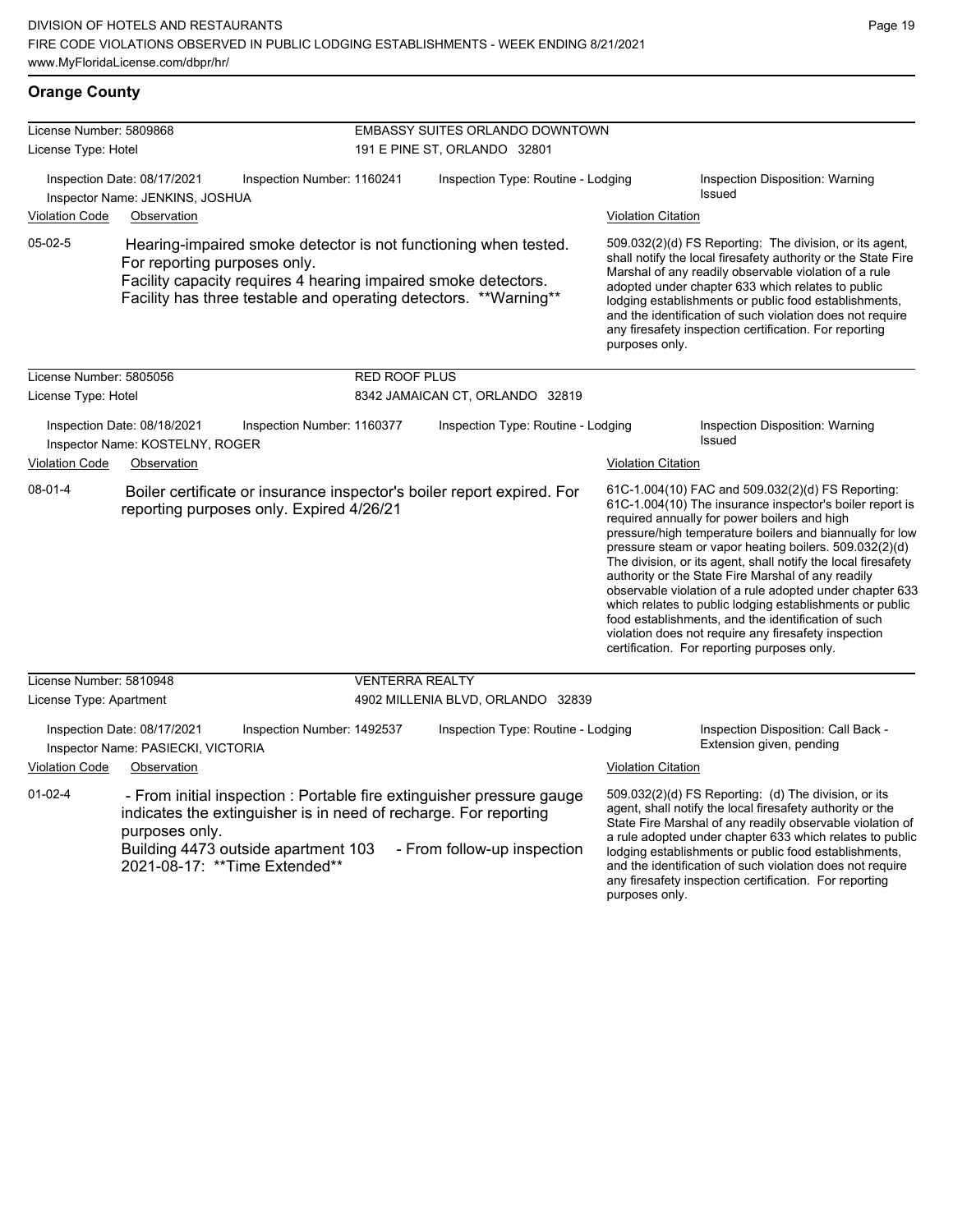#### License Number: 5900225 License Type: Hotel SERALAGO HOTEL AND SUITES MAINGATE EAST 5678 W IRLO BRONSON MEMORIAL HWY, KISSIMMEE 34746 Inspection Date: 08/18/2021 Inspection Number: 1161943 Inspection Type: Complaint Full Inspection Disposition: Warning Issued Inspector Name: FERTIL, SYLVERST Violation Code Observation Violation Citation 61C-1.004(10) FAC and 509.032(2)(d) FS Reporting: required annually for power boilers and high 08-01-4 Boiler certificate or insurance inspector's boiler report expired. For reporting purposes only. 08-01-4 Observed: Boiler certificate or insurance inspector's boiler

report expired. For reporting purposes only. Seralago Hotel Boilers 103024- 12/10/20, 092576- 12/10/20, 092581-12/10/20, 070715- 12/10/20, 122658- 12/27/21,

61C-1.004(10) The insurance inspector's boiler report is pressure/high temperature boilers and biannually for low pressure steam or vapor heating boilers. 509.032(2)(d) The division, or its agent, shall notify the local firesafety authority or the State Fire Marshal of any readily observable violation of a rule adopted under chapter 633 which relates to public lodging establishments or public food establishments, and the identification of such violation does not require any firesafety inspection certification. For reporting purposes only.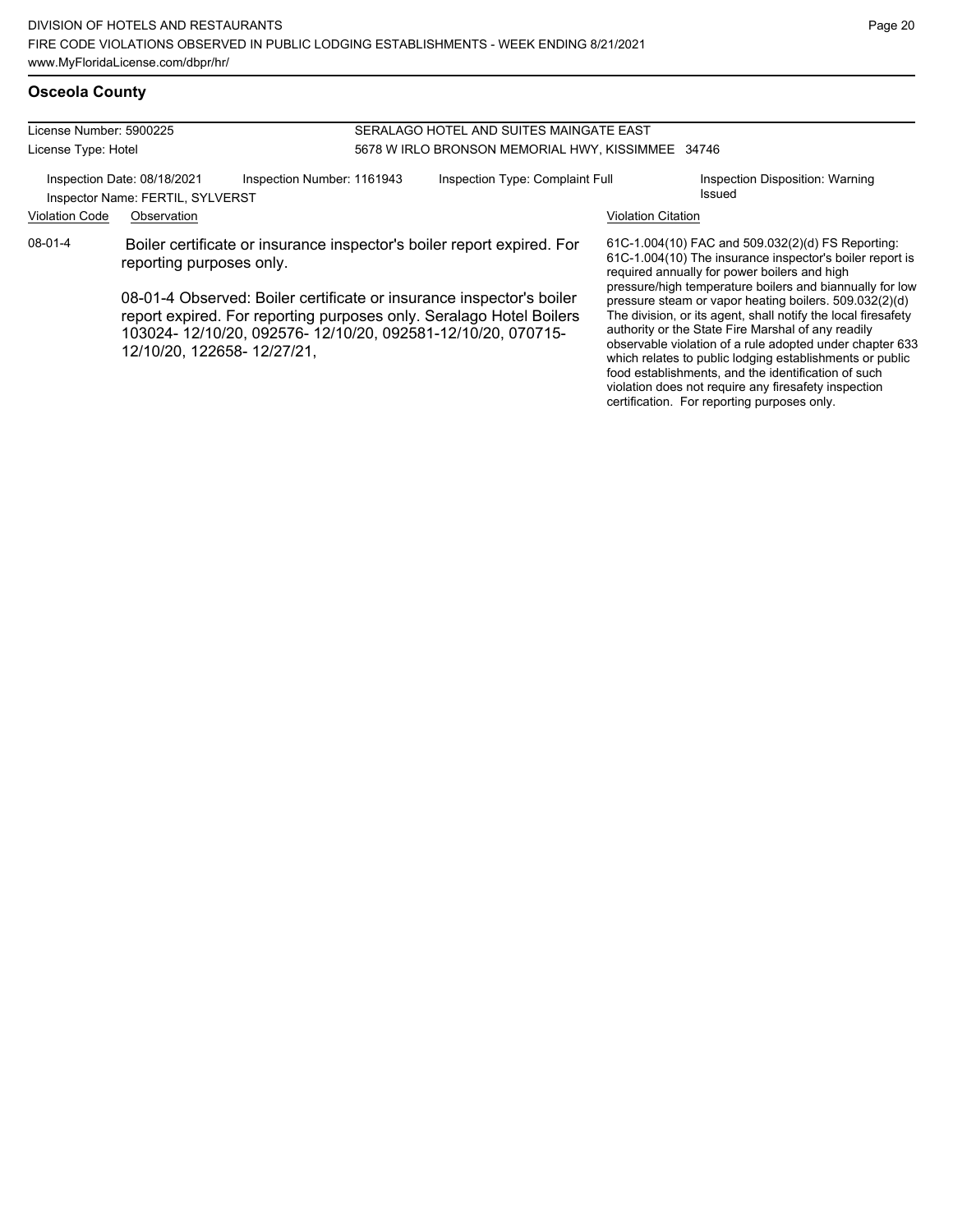## **Palm Beach County**

| License Number: 6012369<br>License Type: Hotel |                                                                                                  |                            | TOWNEPLACE SUITES<br>5110 NW 8 AVE, BOCA RATON 33487 |                                    |                                                                                                                                                                                                                                                                                                                                                                                                                        |                                           |  |
|------------------------------------------------|--------------------------------------------------------------------------------------------------|----------------------------|------------------------------------------------------|------------------------------------|------------------------------------------------------------------------------------------------------------------------------------------------------------------------------------------------------------------------------------------------------------------------------------------------------------------------------------------------------------------------------------------------------------------------|-------------------------------------------|--|
|                                                | Inspection Date: 08/20/2021<br>Inspector Name: GOODWIN, NICHOLAS                                 | Inspection Number: 1160447 |                                                      | Inspection Type: Routine - Lodging |                                                                                                                                                                                                                                                                                                                                                                                                                        | Inspection Disposition: Warning<br>Issued |  |
| <b>Violation Code</b>                          | Observation                                                                                      |                            |                                                      |                                    | <b>Violation Citation</b>                                                                                                                                                                                                                                                                                                                                                                                              |                                           |  |
| $04 - 01 - 4$                                  | Trouble/alarm light illuminated on the fire alarm control panel. For<br>reporting purposes only. |                            |                                                      | purposes only.                     | 509.032(2)(d) FS Reporting: The division, or its agent,<br>shall notify the local firesafety authority or the State Fire<br>Marshal of any readily observable violation of a rule<br>adopted under chapter 633 which relates to public<br>lodging establishments or public food establishments,<br>and the identification of such violation does not require<br>any firesafety inspection certification. For reporting |                                           |  |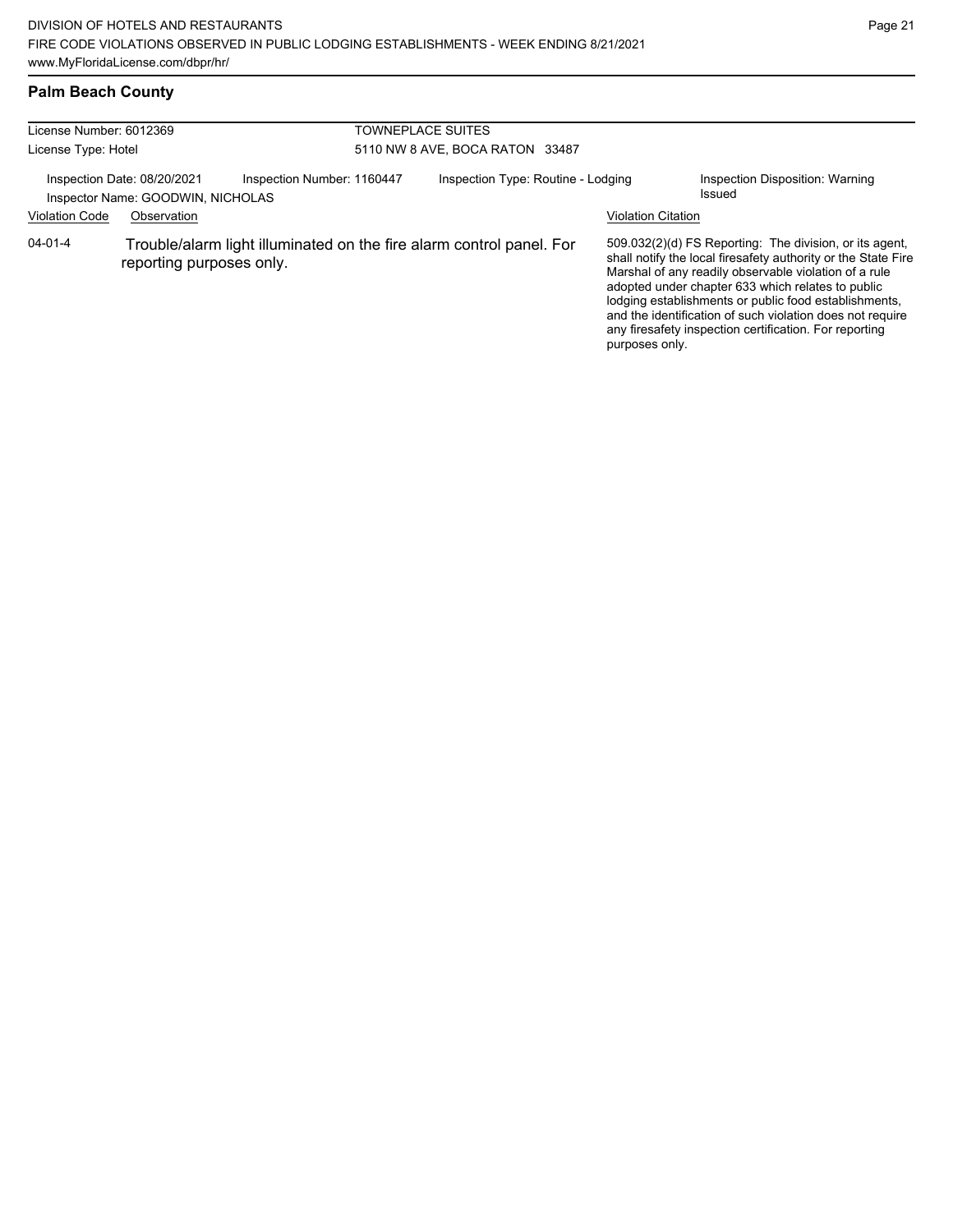#### **Pinellas County**

| License Number: 6215820 |                                                                 |                                                                                                                                                                                                        | BERKELEY BEACH CLUB LLC                      |                           |                                                                                                                                                                                                                                                                                                                                                                                                                            |
|-------------------------|-----------------------------------------------------------------|--------------------------------------------------------------------------------------------------------------------------------------------------------------------------------------------------------|----------------------------------------------|---------------------------|----------------------------------------------------------------------------------------------------------------------------------------------------------------------------------------------------------------------------------------------------------------------------------------------------------------------------------------------------------------------------------------------------------------------------|
| License Type: Hotel     |                                                                 |                                                                                                                                                                                                        | 109 8 AVE, ST PETE BEACH 33706               |                           |                                                                                                                                                                                                                                                                                                                                                                                                                            |
|                         | Inspection Date: 08/20/2021<br>Inspector Name: DAY-WALKER, LISA | Inspection Number: 1160060                                                                                                                                                                             | Inspection Type: Routine - Lodging           |                           | Inspection Disposition: Inspection<br>Completed - No Further Action                                                                                                                                                                                                                                                                                                                                                        |
| <b>Violation Code</b>   | Observation                                                     |                                                                                                                                                                                                        |                                              | <b>Violation Citation</b> |                                                                                                                                                                                                                                                                                                                                                                                                                            |
| $04 - 01 - 4$           |                                                                 | Trouble/alarm light illuminated on the fire alarm control panel. For<br>reporting purposes only. Yellow trouble light illuminated in fire panel<br>room downstairs. **Repeat Violation**               |                                              | purposes only.            | 509.032(2)(d) FS Reporting: The division, or its agent,<br>shall notify the local firesafety authority or the State Fire<br>Marshal of any readily observable violation of a rule<br>adopted under chapter 633 which relates to public<br>lodging establishments or public food establishments,<br>and the identification of such violation does not require<br>any firesafety inspection certification. For reporting     |
| License Number: 6203335 |                                                                 |                                                                                                                                                                                                        | <b>OASIS PALMS RESORT</b>                    |                           |                                                                                                                                                                                                                                                                                                                                                                                                                            |
| License Type: Motel     |                                                                 |                                                                                                                                                                                                        | 11799-11751 GULF BLVD, TREASURE ISLAND 33706 |                           |                                                                                                                                                                                                                                                                                                                                                                                                                            |
|                         | Inspection Date: 08/20/2021<br>Inspector Name: DAY-WALKER, LISA | Inspection Number: 1219082                                                                                                                                                                             | Inspection Type: Routine - Lodging           |                           | Inspection Disposition: Inspection<br>Completed - No Further Action                                                                                                                                                                                                                                                                                                                                                        |
| <b>Violation Code</b>   | Observation                                                     |                                                                                                                                                                                                        |                                              | <b>Violation Citation</b> |                                                                                                                                                                                                                                                                                                                                                                                                                            |
| $01 - 02 - 4$           |                                                                 | Portable fire extinguisher pressure gauge indicates the extinguisher<br>is in need of recharge. For reporting purposes only. Fire<br>extinguisher near unit 137 in recharge zone.                      |                                              | purposes only.            | 509.032(2)(d) FS Reporting: (d) The division, or its<br>agent, shall notify the local firesafety authority or the<br>State Fire Marshal of any readily observable violation of<br>a rule adopted under chapter 633 which relates to public<br>lodging establishments or public food establishments,<br>and the identification of such violation does not require<br>any firesafety inspection certification. For reporting |
| License Number: 6205030 |                                                                 | <b>QUEEN ANNE APTS</b>                                                                                                                                                                                 |                                              |                           |                                                                                                                                                                                                                                                                                                                                                                                                                            |
| License Type: Apartment |                                                                 |                                                                                                                                                                                                        | 2051 ALPINE RD, CLEARWATER 33755             |                           |                                                                                                                                                                                                                                                                                                                                                                                                                            |
|                         | Inspection Date: 08/17/2021<br>Inspector Name: BENEDICT, TRACY  | Inspection Number: 1528068                                                                                                                                                                             | Inspection Type: Routine - Lodging           |                           | Inspection Disposition: Inspection<br>Completed - No Further Action                                                                                                                                                                                                                                                                                                                                                        |
| <b>Violation Code</b>   | Observation                                                     |                                                                                                                                                                                                        |                                              | <b>Violation Citation</b> |                                                                                                                                                                                                                                                                                                                                                                                                                            |
| $01 - 06 - 4$           | Box next to unit 2                                              | Portable fire extinguisher locked in a box with no means of access<br>to the fire extinguisher. For reporting purposes only.                                                                           |                                              | purposes only.            | 509.032(2)(d) FS Reporting: (d) The division, or its<br>agent, shall notify the local firesafety authority or the<br>State Fire Marshal of any readily observable violation of<br>a rule adopted under chapter 633 which relates to public<br>lodging establishments or public food establishments,<br>and the identification of such violation does not require<br>any firesafety inspection certification. For reporting |
| License Number: 6205252 |                                                                 |                                                                                                                                                                                                        | <b>GRANT SQUARE APARTMENTS</b>               |                           |                                                                                                                                                                                                                                                                                                                                                                                                                            |
| License Type: Apartment |                                                                 |                                                                                                                                                                                                        | 15 FERNWOOD AVE N, CLEARWATER 33765          |                           |                                                                                                                                                                                                                                                                                                                                                                                                                            |
|                         | Inspection Date: 08/20/2021<br>Inspector Name: BENEDICT, TRACY  | Inspection Number: 1513621                                                                                                                                                                             | Inspection Type: Routine - Lodging           |                           | Inspection Disposition: Inspection<br>Completed - No Further Action                                                                                                                                                                                                                                                                                                                                                        |
| <b>Violation Code</b>   | Observation                                                     |                                                                                                                                                                                                        |                                              | <b>Violation Citation</b> |                                                                                                                                                                                                                                                                                                                                                                                                                            |
| $01 - 02 - 4$           |                                                                 | Portable fire extinguisher pressure gauge indicates the extinguisher<br>is in need of recharge. For reporting purposes only.<br>Next to unit 30, next to unit 8, next to unit 15 ** Repeat Violation** |                                              | purposes only.            | 509.032(2)(d) FS Reporting: (d) The division, or its<br>agent, shall notify the local firesafety authority or the<br>State Fire Marshal of any readily observable violation of<br>a rule adopted under chapter 633 which relates to public<br>lodging establishments or public food establishments,<br>and the identification of such violation does not require<br>any firesafety inspection certification. For reporting |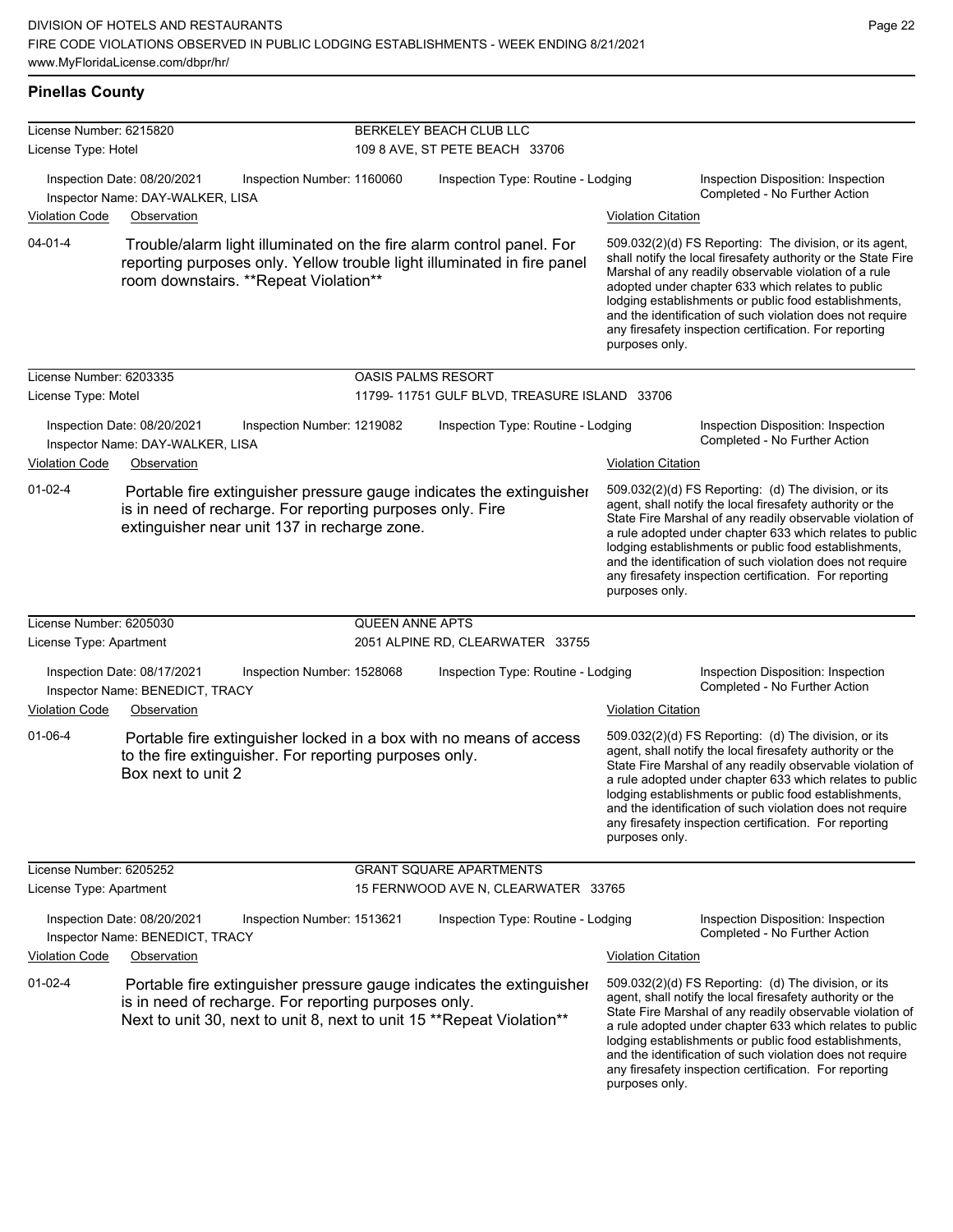#### **Pinellas County**

| License Number: 6215812 |                                                                                                                                                                                      |                            | <b>RESIDENCE INN</b>  |                                                                                                                                                                                                                                                              |                           |                                                                                                                                                                                                                                                                                                                                                                                                                        |  |  |
|-------------------------|--------------------------------------------------------------------------------------------------------------------------------------------------------------------------------------|----------------------------|-----------------------|--------------------------------------------------------------------------------------------------------------------------------------------------------------------------------------------------------------------------------------------------------------|---------------------------|------------------------------------------------------------------------------------------------------------------------------------------------------------------------------------------------------------------------------------------------------------------------------------------------------------------------------------------------------------------------------------------------------------------------|--|--|
| License Type: Hotel     |                                                                                                                                                                                      |                            |                       | 309 CORONADO DR, CLEARWATER 33767                                                                                                                                                                                                                            |                           |                                                                                                                                                                                                                                                                                                                                                                                                                        |  |  |
|                         | Inspection Date: 08/19/2021<br>Inspector Name: KOUSTIS, TIMOTHY                                                                                                                      | Inspection Number: 1160344 |                       | Inspection Type: Routine - Lodging                                                                                                                                                                                                                           |                           | Inspection Disposition: Inspection<br>Completed - No Further Action                                                                                                                                                                                                                                                                                                                                                    |  |  |
| <b>Violation Code</b>   | Observation                                                                                                                                                                          |                            |                       |                                                                                                                                                                                                                                                              | <b>Violation Citation</b> |                                                                                                                                                                                                                                                                                                                                                                                                                        |  |  |
| $04 - 01 - 4$           | reporting purposes only.                                                                                                                                                             |                            |                       | Trouble/alarm light illuminated on the fire alarm control panel. For                                                                                                                                                                                         | purposes only.            | 509.032(2)(d) FS Reporting: The division, or its agent,<br>shall notify the local firesafety authority or the State Fire<br>Marshal of any readily observable violation of a rule<br>adopted under chapter 633 which relates to public<br>lodging establishments or public food establishments,<br>and the identification of such violation does not require<br>any firesafety inspection certification. For reporting |  |  |
| License Number: 6215813 |                                                                                                                                                                                      |                            | SPRINGHILL SUITES     |                                                                                                                                                                                                                                                              |                           |                                                                                                                                                                                                                                                                                                                                                                                                                        |  |  |
| License Type: Hotel     |                                                                                                                                                                                      |                            |                       | 309 CORONADO DR, CLEARWATER 33767                                                                                                                                                                                                                            |                           |                                                                                                                                                                                                                                                                                                                                                                                                                        |  |  |
|                         | Inspection Date: 08/19/2021<br>Inspector Name: KOUSTIS, TIMOTHY                                                                                                                      | Inspection Number: 1159778 |                       | Inspection Type: Routine - Lodging                                                                                                                                                                                                                           |                           | Inspection Disposition: Inspection<br>Completed - No Further Action                                                                                                                                                                                                                                                                                                                                                    |  |  |
| <b>Violation Code</b>   | Observation                                                                                                                                                                          |                            |                       |                                                                                                                                                                                                                                                              | <b>Violation Citation</b> |                                                                                                                                                                                                                                                                                                                                                                                                                        |  |  |
| $04 - 01 - 4$           | reporting purposes only.                                                                                                                                                             |                            |                       | Trouble/alarm light illuminated on the fire alarm control panel. For                                                                                                                                                                                         | purposes only.            | 509.032(2)(d) FS Reporting: The division, or its agent,<br>shall notify the local firesafety authority or the State Fire<br>Marshal of any readily observable violation of a rule<br>adopted under chapter 633 which relates to public<br>lodging establishments or public food establishments,<br>and the identification of such violation does not require<br>any firesafety inspection certification. For reporting |  |  |
| License Number: 6201831 |                                                                                                                                                                                      |                            | <b>MAGNUSON HOTEL</b> |                                                                                                                                                                                                                                                              |                           |                                                                                                                                                                                                                                                                                                                                                                                                                        |  |  |
| License Type: Motel     |                                                                                                                                                                                      |                            |                       | 421 S GULFVIEW BLVD, CLEARWATER BEACH 33767                                                                                                                                                                                                                  |                           |                                                                                                                                                                                                                                                                                                                                                                                                                        |  |  |
|                         | Inspection Date: 08/19/2021<br>Inspector Name: KOUSTIS, TIMOTHY                                                                                                                      | Inspection Number: 1218927 |                       | Inspection Type: Routine - Lodging                                                                                                                                                                                                                           |                           | Inspection Disposition: Call Back -<br>Extension given, pending                                                                                                                                                                                                                                                                                                                                                        |  |  |
| <b>Violation Code</b>   | Observation                                                                                                                                                                          |                            |                       |                                                                                                                                                                                                                                                              | <b>Violation Citation</b> |                                                                                                                                                                                                                                                                                                                                                                                                                        |  |  |
| 06-01-4                 | For reporting purposes only.<br>City of Clearwater has closed the north stairwell for use due to<br>spalling concrete and rebar. 9 rooms closed off by City of<br>used by customers. |                            |                       | - From initial inspection : Path to door marked as an exit is blocked.<br>Clearwater. Operator has closed off this stairwell, not able to be<br>- From follow-up inspection 2021-08-19:<br>Operator is in process of repairing stairwell. ** Time Extended** | purposes only.            | 509.032(2)(d) FS Reporting: The division, or its agent,<br>shall notify the local firesafety authority or the State Fire<br>Marshal of any readily observable violation of a rule<br>adopted under chapter 633 which relates to public<br>lodging establishments or public food establishments,<br>and the identification of such violation does not require<br>any firesafety inspection certification. For reporting |  |  |
| License Number: 6206343 |                                                                                                                                                                                      |                            |                       | EVEREST AUTUMN CHASE HOLDINGS TWO LLC                                                                                                                                                                                                                        |                           |                                                                                                                                                                                                                                                                                                                                                                                                                        |  |  |
| License Type: Apartment |                                                                                                                                                                                      |                            |                       | 2200 GLADYS ST, LARGO 33774                                                                                                                                                                                                                                  |                           |                                                                                                                                                                                                                                                                                                                                                                                                                        |  |  |
|                         | Inspection Date: 08/20/2021<br>Inspector Name: LOZANO, KELVIN                                                                                                                        | Inspection Number: 1532542 |                       | Inspection Type: Lodging-Licensing<br>Inspection                                                                                                                                                                                                             |                           | Inspection Disposition: Warning<br><b>Issued</b>                                                                                                                                                                                                                                                                                                                                                                       |  |  |
| <b>Violation Code</b>   | Observation                                                                                                                                                                          |                            |                       |                                                                                                                                                                                                                                                              | <b>Violation Citation</b> |                                                                                                                                                                                                                                                                                                                                                                                                                        |  |  |
| $12 - 04 - 4$           |                                                                                                                                                                                      |                            |                       | High Priority - Platform with rotted wood. Unit 1307 ** Warning**                                                                                                                                                                                            | good repair.              | 61C-1.004(5) FAC High Priority: All building structural<br>components, attachments and fixtures shall be kept in                                                                                                                                                                                                                                                                                                       |  |  |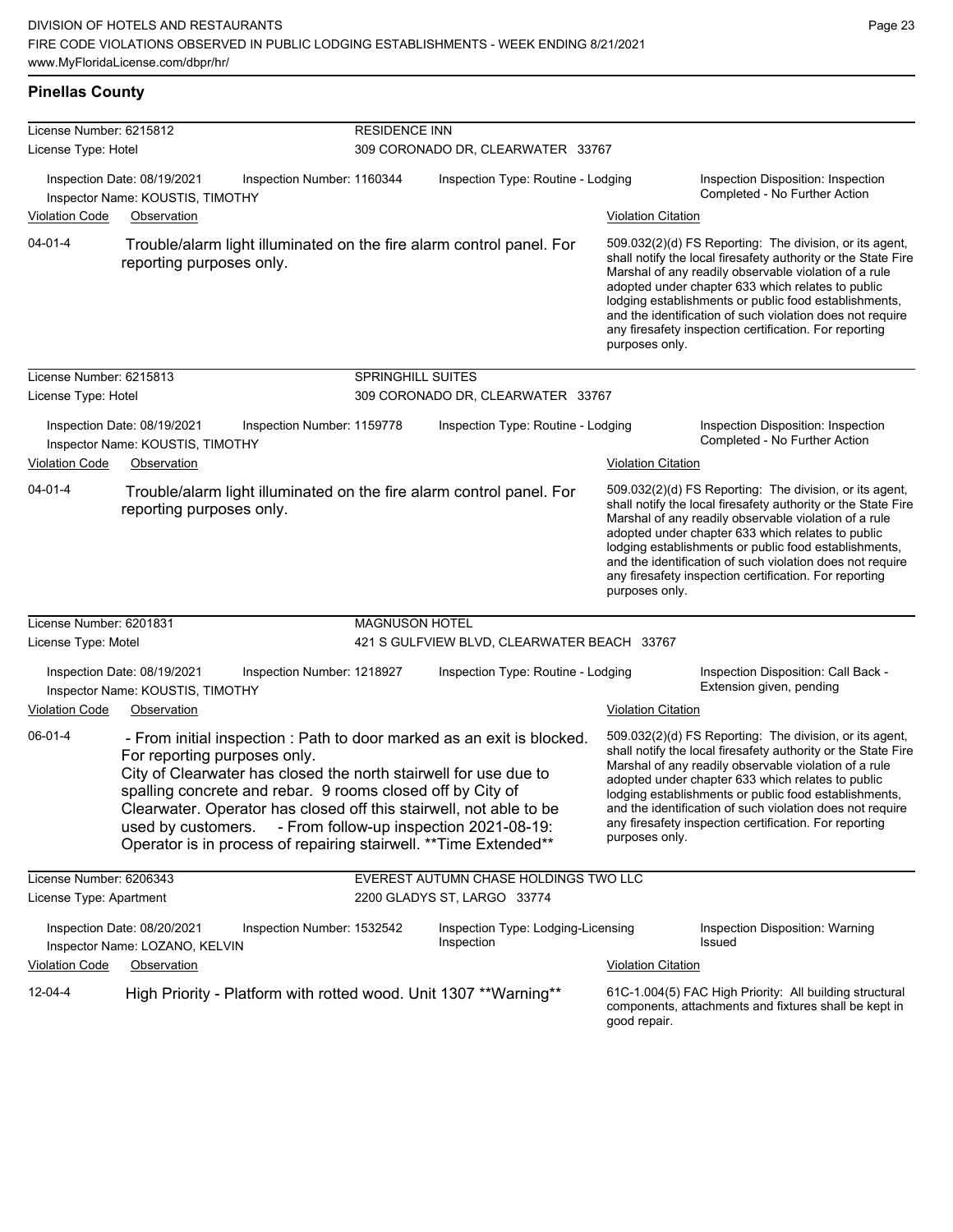## **Polk County**

| License Number: 6301693 |                                                                  |                                                |  | LAKE ALFRED TOWNHOUSE APTS                                                                                                                 |                           |                                                                                                                                                                                                                                                                                                                                                                                                                            |
|-------------------------|------------------------------------------------------------------|------------------------------------------------|--|--------------------------------------------------------------------------------------------------------------------------------------------|---------------------------|----------------------------------------------------------------------------------------------------------------------------------------------------------------------------------------------------------------------------------------------------------------------------------------------------------------------------------------------------------------------------------------------------------------------------|
| License Type: Apartment |                                                                  | 945 S LAKE SHORE WAY, LAKE ALFRED<br>33850     |  |                                                                                                                                            |                           |                                                                                                                                                                                                                                                                                                                                                                                                                            |
|                         | Inspection Date: 08/19/2021<br>Inspector Name: GARCIA, GUADALUPE | Inspection Number: 1516444                     |  | Inspection Type: Routine - Lodging                                                                                                         |                           | Inspection Disposition: Inspection<br>Completed - No Further Action                                                                                                                                                                                                                                                                                                                                                        |
| <b>Violation Code</b>   | Observation                                                      |                                                |  |                                                                                                                                            | <b>Violation Citation</b> |                                                                                                                                                                                                                                                                                                                                                                                                                            |
| $01 - 02 - 4$           |                                                                  | rear between units 4-12. ** Repeat Violation** |  | Portable fire extinguisher pressure gauge indicates the extinguisher<br>is in need of recharge. For reporting purposes only. Observed 3 in | purposes only.            | 509.032(2)(d) FS Reporting: (d) The division, or its<br>agent, shall notify the local firesafety authority or the<br>State Fire Marshal of any readily observable violation of<br>a rule adopted under chapter 633 which relates to public<br>lodging establishments or public food establishments,<br>and the identification of such violation does not require<br>any firesafety inspection certification. For reporting |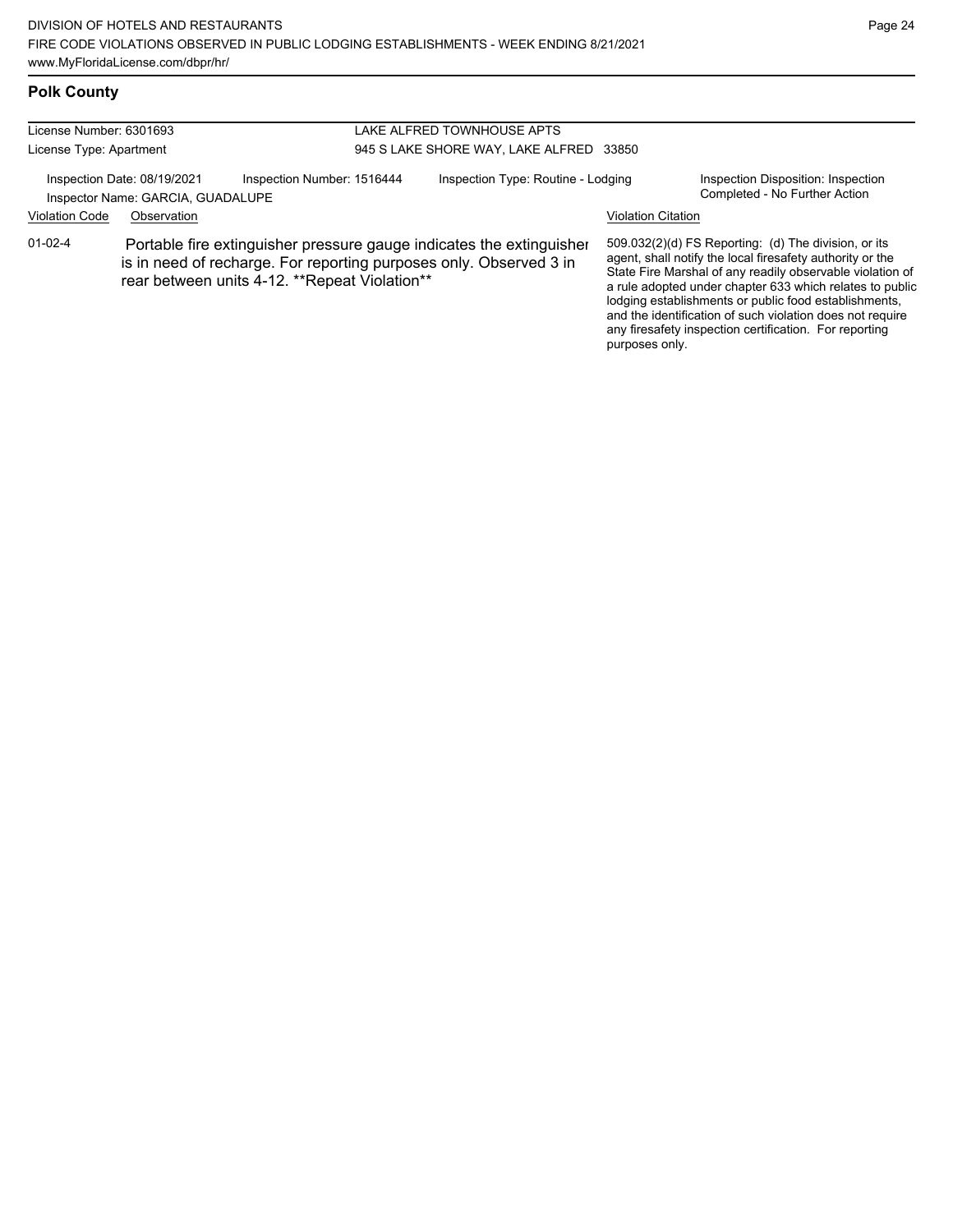#### **Volusia County**

| License Number: 7406543<br>License Type: Apartment<br>Inspection Date: 08/16/2021<br>Inspector Name: RUTLEDGE, REBECCA<br><b>Violation Code</b><br>Observation |                                                                                                                                                                                                                                                                                                         |                                                                 | GOOD SAMARITAN SOCIETY DAYTONA BEACH<br>340 S RIDGEWOOD AVE, DAYTONA BEACH 32114 |                                                                        |                                                                                                                                                                                                                                                                                                                                                                                                                                          |                                                                                                                                                                                                                                                                                                                                                                                                                                                                                                                                                                                                                                                                                                  |  |  |
|----------------------------------------------------------------------------------------------------------------------------------------------------------------|---------------------------------------------------------------------------------------------------------------------------------------------------------------------------------------------------------------------------------------------------------------------------------------------------------|-----------------------------------------------------------------|----------------------------------------------------------------------------------|------------------------------------------------------------------------|------------------------------------------------------------------------------------------------------------------------------------------------------------------------------------------------------------------------------------------------------------------------------------------------------------------------------------------------------------------------------------------------------------------------------------------|--------------------------------------------------------------------------------------------------------------------------------------------------------------------------------------------------------------------------------------------------------------------------------------------------------------------------------------------------------------------------------------------------------------------------------------------------------------------------------------------------------------------------------------------------------------------------------------------------------------------------------------------------------------------------------------------------|--|--|
|                                                                                                                                                                |                                                                                                                                                                                                                                                                                                         | Inspection Number: 1532663                                      |                                                                                  | Inspection Type: Complaint Full                                        |                                                                                                                                                                                                                                                                                                                                                                                                                                          | Inspection Disposition: Inspection                                                                                                                                                                                                                                                                                                                                                                                                                                                                                                                                                                                                                                                               |  |  |
|                                                                                                                                                                |                                                                                                                                                                                                                                                                                                         |                                                                 |                                                                                  |                                                                        | <b>Violation Citation</b>                                                                                                                                                                                                                                                                                                                                                                                                                | Completed - No Further Action                                                                                                                                                                                                                                                                                                                                                                                                                                                                                                                                                                                                                                                                    |  |  |
| $08-01-4$                                                                                                                                                      | reporting purposes only.                                                                                                                                                                                                                                                                                | Boiler 2 has an expired certificate.                            |                                                                                  | Boiler certificate or insurance inspector's boiler report expired. For |                                                                                                                                                                                                                                                                                                                                                                                                                                          | 61C-1.004(10) FAC and 509.032(2)(d) FS Reporting:<br>61C-1.004(10) The insurance inspector's boiler report is<br>required annually for power boilers and high<br>pressure/high temperature boilers and biannually for low<br>pressure steam or vapor heating boilers. 509.032(2)(d)<br>The division, or its agent, shall notify the local firesafety<br>authority or the State Fire Marshal of any readily<br>observable violation of a rule adopted under chapter 633<br>which relates to public lodging establishments or public<br>food establishments, and the identification of such<br>violation does not require any firesafety inspection<br>certification. For reporting purposes only. |  |  |
| 08-04-4                                                                                                                                                        | purposes only.                                                                                                                                                                                                                                                                                          | Boiler certificate not posted in the boiler room. For reporting |                                                                                  |                                                                        |                                                                                                                                                                                                                                                                                                                                                                                                                                          | 61C-1.004(10) FAC and 509.032(2)(d) FS Reporting:<br>61C-1.004(10) The insurance inspector's boiler report<br>shall be posted in the boiler room. 509.032(2)(d) The<br>division, or its agent, shall notify the local firesafety<br>authority or the State Fire Marshal of any readily<br>observable violation of a rule adopted under chapter 633<br>which relates to public lodging establishments or public<br>food establishments, and the identification of such<br>violation does not require any firesafety inspection<br>certification. For reporting purposes only.                                                                                                                     |  |  |
| License Number: 7406672                                                                                                                                        |                                                                                                                                                                                                                                                                                                         |                                                                 |                                                                                  | NAPIER APARTMENTS, LLC                                                 |                                                                                                                                                                                                                                                                                                                                                                                                                                          |                                                                                                                                                                                                                                                                                                                                                                                                                                                                                                                                                                                                                                                                                                  |  |  |
| License Type: Apartment                                                                                                                                        |                                                                                                                                                                                                                                                                                                         |                                                                 |                                                                                  | 2351 N WILLIAMSON BLVD, THE NAPIER LEASING OFFICE, DAYTONA BEACH 32117 |                                                                                                                                                                                                                                                                                                                                                                                                                                          |                                                                                                                                                                                                                                                                                                                                                                                                                                                                                                                                                                                                                                                                                                  |  |  |
| Inspection Date: 08/16/2021<br>Inspector Name: RUTLEDGE, REBECCA                                                                                               |                                                                                                                                                                                                                                                                                                         | Inspection Number: 1532635                                      |                                                                                  | Inspection Type: Lodging-Licensing<br>Inspection                       |                                                                                                                                                                                                                                                                                                                                                                                                                                          | Inspection Disposition: Inspection<br>Completed - No Further Action                                                                                                                                                                                                                                                                                                                                                                                                                                                                                                                                                                                                                              |  |  |
| <b>Violation Code</b>                                                                                                                                          | Observation                                                                                                                                                                                                                                                                                             |                                                                 |                                                                                  |                                                                        | <b>Violation Citation</b>                                                                                                                                                                                                                                                                                                                                                                                                                |                                                                                                                                                                                                                                                                                                                                                                                                                                                                                                                                                                                                                                                                                                  |  |  |
| $04 - 01 - 4$                                                                                                                                                  | reporting purposes only.                                                                                                                                                                                                                                                                                |                                                                 |                                                                                  | Trouble/alarm light illuminated on the fire alarm control panel. For   | purposes only.                                                                                                                                                                                                                                                                                                                                                                                                                           | 509.032(2)(d) FS Reporting: The division, or its agent,<br>shall notify the local firesafety authority or the State Fire<br>Marshal of any readily observable violation of a rule<br>adopted under chapter 633 which relates to public<br>lodging establishments or public food establishments,<br>and the identification of such violation does not require<br>any firesafety inspection certification. For reporting                                                                                                                                                                                                                                                                           |  |  |
| License Number: 7401777                                                                                                                                        |                                                                                                                                                                                                                                                                                                         |                                                                 | <b>HAMPTON INN</b>                                                               |                                                                        |                                                                                                                                                                                                                                                                                                                                                                                                                                          |                                                                                                                                                                                                                                                                                                                                                                                                                                                                                                                                                                                                                                                                                                  |  |  |
| License Type: Motel                                                                                                                                            |                                                                                                                                                                                                                                                                                                         |                                                                 |                                                                                  | 3135 S ATLANTIC AVE, DAYTONA BCH SHRS 321186223                        |                                                                                                                                                                                                                                                                                                                                                                                                                                          |                                                                                                                                                                                                                                                                                                                                                                                                                                                                                                                                                                                                                                                                                                  |  |  |
| Inspection Date: 08/17/2021<br>Inspector Name: WOOD, JUSTIN<br>Violation Code<br>Observation                                                                   |                                                                                                                                                                                                                                                                                                         | Inspection Number: 1219265                                      | Inspection Type: Routine - Lodging                                               |                                                                        | <b>Violation Citation</b>                                                                                                                                                                                                                                                                                                                                                                                                                | Inspection Disposition: Inspection<br>Completed - No Further Action                                                                                                                                                                                                                                                                                                                                                                                                                                                                                                                                                                                                                              |  |  |
|                                                                                                                                                                |                                                                                                                                                                                                                                                                                                         |                                                                 |                                                                                  |                                                                        |                                                                                                                                                                                                                                                                                                                                                                                                                                          |                                                                                                                                                                                                                                                                                                                                                                                                                                                                                                                                                                                                                                                                                                  |  |  |
| $04 - 01 - 4$                                                                                                                                                  | Trouble/alarm light illuminated on the fire alarm control panel. For<br>reporting purposes only.                                                                                                                                                                                                        |                                                                 |                                                                                  |                                                                        | 509.032(2)(d) FS Reporting: The division, or its agent,<br>shall notify the local firesafety authority or the State Fire<br>Marshal of any readily observable violation of a rule<br>adopted under chapter 633 which relates to public<br>lodging establishments or public food establishments,<br>and the identification of such violation does not require<br>any firesafety inspection certification. For reporting<br>purposes only. |                                                                                                                                                                                                                                                                                                                                                                                                                                                                                                                                                                                                                                                                                                  |  |  |
| 08-07-4                                                                                                                                                        | Gas water heater not properly vented. For reporting purposes only.<br>-noticeable build up of gas inside 8th floor water heater room.<br>Engineer stated previous leak was repaired, equipment was<br>blocking bottom air vent. Engineer stated he is removing items to<br>allow proper air ventilation |                                                                 |                                                                                  |                                                                        | purposes only.                                                                                                                                                                                                                                                                                                                                                                                                                           | 509.032(2)(d) FS Reporting: (d) The division, or its<br>agent, shall notify the local firesafety authority or the<br>State Fire Marshal of any readily observable violation of<br>a rule adopted under chapter 633 which relates to public<br>lodging establishments or public food establishments,<br>and the identification of such violation does not require<br>any firesafety inspection certification. For reporting                                                                                                                                                                                                                                                                       |  |  |